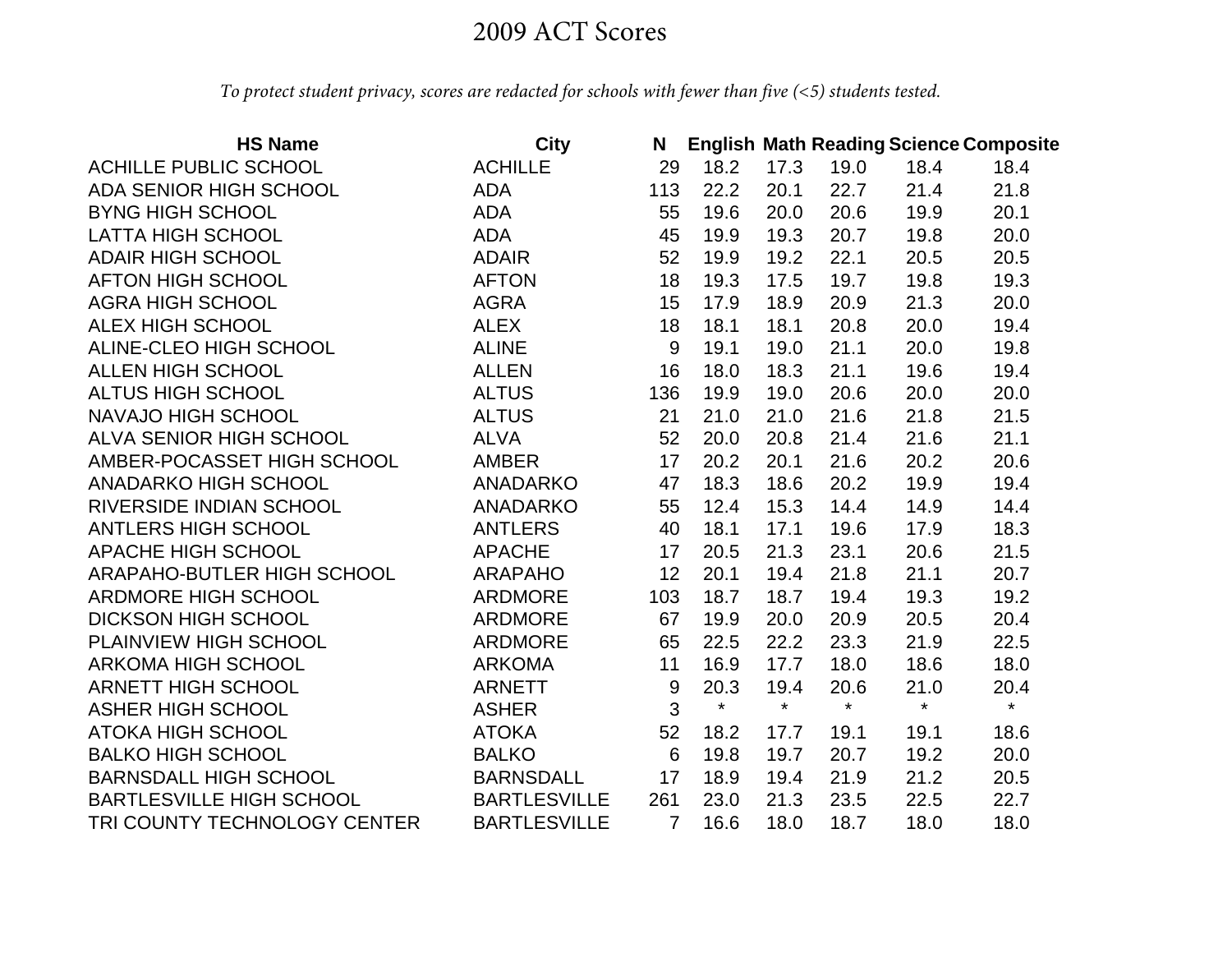| <b>BATTIEST HIGH SCHOOL</b>          | <b>BATTIEST</b>     | 11             | 16.4    | 19.6    | 18.5    | 19.1    | 18.5    |
|--------------------------------------|---------------------|----------------|---------|---------|---------|---------|---------|
| <b>BEAVER HIGH SCHOOL</b>            | <b>BEAVER</b>       | 20             | 21.2    | 22.7    | 21.7    | 20.4    | 21.6    |
| <b>BEGGS HIGH SCHOOL</b>             | <b>BEGGS</b>        | 48             | 17.2    | 17.5    | 20.1    | 18.5    | 18.5    |
| <b>BENNINGTON HIGH SCHOOL</b>        | <b>BENNINGTON</b>   | 11             | 16.9    | 17.8    | 18.7    | 18.5    | 18.1    |
| <b>BETHANY HIGH SCHOOL</b>           | <b>BETHANY</b>      | 77             | 20.8    | 19.8    | 22.1    | 20.4    | 20.9    |
| <b>BILLINGS HIGH SCHOOL</b>          | <b>BILLINGS</b>     | $\overline{2}$ | $\star$ | $\star$ | $\star$ | $\star$ | $\star$ |
| <b>BINGER ONEY HIGH SCHOOL</b>       | <b>BINGER</b>       | 8              | 21.1    | 17.4    | 22.3    | 20.4    | 20.5    |
| <b>BIXBY HIGH SCHOOL</b>             | <b>BIXBY</b>        | 180            | 21.9    | 20.7    | 22.5    | 21.5    | 21.7    |
| <b>BLACKWELL HIGH SCHOOL</b>         | <b>BLACKWELL</b>    | 55             | 19.7    | 19.1    | 20.8    | 20.7    | 20.2    |
| <b>BLAIR SCHOOL</b>                  | <b>BLAIR</b>        | $6\phantom{1}$ | 18.2    | 18.2    | 19.5    | 18.0    | 18.5    |
| <b>BLANCHARD HIGH SCHOOL</b>         | <b>BLANCHARD</b>    | 80             | 20.9    | 19.7    | 21.0    | 20.2    | 20.5    |
| <b>BRIDGE CREEK HIGH SCHOOL</b>      | <b>BLANCHARD</b>    | 51             | 18.6    | 18.4    | 20.8    | 19.6    | 19.5    |
| <b>BLUEJACKET HIGH SCHOOL</b>        | <b>BLUEJACKET</b>   | 8              | 20.0    | 17.0    | 19.1    | 19.6    | 19.1    |
| <b>BOISE CITY HIGH SCHOOL</b>        | <b>BOISE CITY</b>   | 11             | 23.2    | 23.2    | 23.4    | 22.5    | 23.2    |
| ROCK CREEK HIGH SCHOOL               | <b>BOKCHITO</b>     | 18             | 19.3    | 18.7    | 19.5    | 19.9    | 19.4    |
| <b>BOKOSHE HIGH SCHOOL</b>           | <b>BOKOSHE</b>      | 10             | 15.2    | 15.2    | 17.8    | 16.4    | 16.2    |
| <b>BOSWELL HIGH SCHOOL</b>           | <b>BOSWELL</b>      | 13             | 18.5    | 17.2    | 20.8    | 18.2    | 18.8    |
| <b>BOWLEGS HIGH SCHOOL</b>           | <b>BOWLEGS</b>      | 22             | 17.3    | 17.3    | 20.1    | 17.8    | 18.3    |
| BOYNTON MOTON PUBLIC SCHOOL          | <b>BOYNTON</b>      | $6\,$          | 13.3    | 14.7    | 14.7    | 17.2    | 15.0    |
| <b>BRAGGS HIGH SCHOOL</b>            | <b>BRAGGS</b>       | 5              | 15.6    | 15.4    | 16.0    | 15.6    | 15.8    |
| <b>BRAMAN SCHOOL</b>                 | <b>BRAMAN</b>       | $\mathbf 1$    | $\star$ | $\star$ | $\star$ | $\star$ | $\star$ |
| <b>BRAY-DOYLE HIGH SCHOOL</b>        | <b>MARLOW</b>       | 30             | 19.1    | 18.3    | 20.5    | 19.6    | 19.5    |
| <b>BRISTOW HIGH SCHOOL</b>           | <b>BRISTOW</b>      | 49             | 20.3    | 18.3    | 20.0    | 19.6    | 19.7    |
| <b>BROKEN ARROW HIGH SCHOOL</b>      | <b>BROKEN ARROW</b> | 658            | 22.2    | 21.3    | 22.7    | 21.5    | 22.1    |
| <b>UNION HIGH SCHOOL</b>             | <b>TULSA</b>        | 706            | 21.3    | 21.0    | 22.0    | 21.5    | 21.6    |
| <b>BROKEN BOW HIGH SCHOOL</b>        | <b>BROKEN BOW</b>   | 96             | 18.8    | 18.5    | 21.0    | 19.4    | 19.5    |
| <b>BUFFALO HIGH SCHOOL</b>           | <b>BUFFALO</b>      | 17             | 16.5    | 17.3    | 19.4    | 18.7    | 18.1    |
| <b>BURLINGTON PUBLIC SCHOOL</b>      | <b>BURLINGTON</b>   | 9              | 21.0    | 22.8    | 22.3    | 20.8    | 22.0    |
| <b>TURNER HIGH SCHOOL</b>            | <b>BURNEYVILLE</b>  | 20             | 20.1    | 17.9    | 21.4    | 19.8    | 20.0    |
| <b>BURNS FLAT-DILL CITY HIGH SCH</b> | <b>BURNS FLAT</b>   | 24             | 19.5    | 19.7    | 22.5    | 20.4    | 20.6    |
| <b>CACHE HIGH SCHOOL</b>             | <b>CACHE</b>        | 68             | 20.2    | 18.5    | 20.9    | 20.5    | 20.1    |
| <b>CADDO HIGH SCHOOL</b>             | <b>CADDO</b>        | 24             | 17.5    | 18.5    | 19.0    | 20.0    | 18.9    |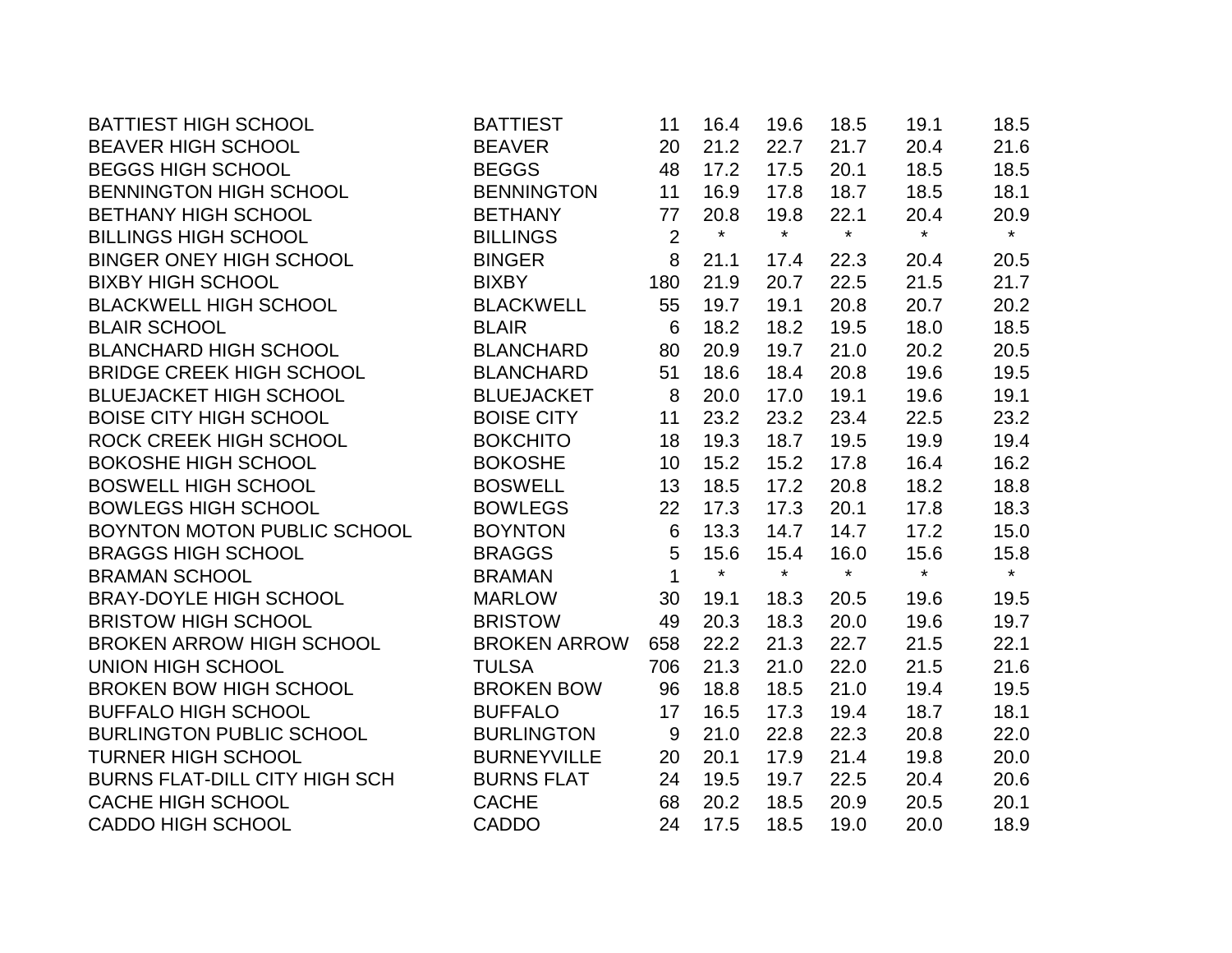| <b>CALERA HIGH SCHOOL</b>      | <b>CALERA</b>      | 19              | 18.4    | 20.1    | 20.1    | 19.1    | 19.4    |
|--------------------------------|--------------------|-----------------|---------|---------|---------|---------|---------|
| <b>CALUMET HIGH SCHOOL</b>     | <b>CALUMET</b>     | 14              | 18.1    | 17.9    | 21.0    | 18.5    | 18.9    |
| <b>CALVIN HIGH SCHOOL</b>      | <b>CALVIN</b>      | 8               | 19.6    | 15.6    | 21.4    | 16.8    | 18.5    |
| <b>CAMERON HIGH SCHOOL</b>     | <b>CAMERON</b>     | 8               | 20.1    | 19.3    | 19.0    | 19.9    | 19.8    |
| <b>CANADIAN HIGH SCHOOL</b>    | <b>CANADIAN</b>    | 13              | 17.0    | 16.9    | 19.8    | 19.5    | 18.4    |
| <b>CANEY HIGH SCHOOL</b>       | <b>CANEY</b>       | 9               | 17.2    | 16.6    | 21.0    | 19.2    | 18.7    |
| <b>CANTON HIGH SCHOOL</b>      | <b>CANTON</b>      | 13              | 19.3    | 18.9    | 19.5    | 19.2    | 19.5    |
| <b>CANUTE HIGH SCHOOL</b>      | <b>CANUTE</b>      | $6\phantom{1}6$ | 14.7    | 18.0    | 15.7    | 18.3    | 16.7    |
| <b>CARNEGIE HIGH SCHOOL</b>    | <b>CARNEGIE</b>    | 29              | 16.4    | 17.6    | 18.0    | 17.7    | 17.6    |
| <b>CARNEY HIGH SCHOOL</b>      | <b>CARNEY</b>      | 8               | 16.8    | 17.6    | 21.9    | 17.5    | 18.6    |
| <b>CASHION HIGH SCHOOL</b>     | <b>CASHION</b>     | 19              | 20.3    | 20.6    | 22.2    | 21.0    | 21.2    |
| <b>CATOOSA HIGH SCHOOL</b>     | <b>CATOOSA</b>     | 58              | 19.2    | 19.3    | 21.4    | 20.7    | 20.3    |
| <b>CEMENT HIGH SCHOOL</b>      | <b>CEMENT</b>      | 6               | 16.3    | 15.7    | 19.0    | 17.8    | 17.3    |
| <b>CHANDLER HIGH SCHOOL</b>    | <b>CHANDLER</b>    | 67              | 19.0    | 18.6    | 21.1    | 19.5    | 19.6    |
| <b>CHATTANOOGA HIGH SCHOOL</b> | <b>CHATTANOOGA</b> | 8               | 21.5    | 19.6    | 22.6    | 19.1    | 20.9    |
| CHECOTAH HIGH SCHOOL           | <b>CHECOTAH</b>    | 64              | 19.7    | 19.5    | 20.0    | 19.4    | 19.8    |
| <b>CHELSEA HIGH SCHOOL</b>     | <b>CHELSEA</b>     | 35              | 18.1    | 16.5    | 19.3    | 18.2    | 18.1    |
| CHEROKEE SENIOR HIGH SCHOOL    | <b>CHEROKEE</b>    | 20              | 20.8    | 20.6    | 21.5    | 21.9    | 21.2    |
| <b>CHEYENNE HIGH SCHOOL</b>    | <b>CHEYENNE</b>    | 6               | 19.3    | 21.2    | 21.3    | 20.8    | 20.8    |
| <b>CHICKASHA HIGH SCHOOL</b>   | <b>CHICKASHA</b>   | 94              | 20.4    | 19.6    | 21.3    | 20.8    | 20.6    |
| <b>CHOCTAW HIGH SCHOOL</b>     | <b>CHOCTAW</b>     | 198             | 21.3    | 20.3    | 22.5    | 20.9    | 21.4    |
| <b>CHOUTEAU HIGH SCHOOL</b>    | <b>CHOUTEAU</b>    | 42              | 18.6    | 17.8    | 20.4    | 19.3    | 19.2    |
| <b>CLAREMORE HIGH SCHOOL</b>   | <b>CLAREMORE</b>   | 161             | 21.0    | 20.3    | 22.0    | 20.5    | 21.1    |
| <b>ALTERNATIVE LEARNING</b>    | <b>CLAREMORE</b>   | $\mathfrak{S}$  | $\star$ | $\star$ | $\star$ | $\star$ | $\star$ |
| <b>SEQUOYAH HIGH SCHOOL</b>    | <b>CLAREMORE</b>   | 57              | 20.1    | 19.2    | 20.9    | 20.2    | 20.2    |
| <b>VERDIGRIS SCHOOL</b>        | <b>CLAREMORE</b>   | 45              | 19.9    | 19.8    | 21.4    | 19.7    | 20.4    |
| <b>CLAYTON HIGH SCHOOL</b>     | <b>CLAYTON</b>     | 18              | 19.7    | 17.9    | 22.4    | 19.3    | 19.9    |
| <b>CLEVELAND HIGH SCHOOL</b>   | <b>CLEVELAND</b>   | 76              | 20.3    | 18.9    | 22.2    | 20.1    | 20.5    |
| <b>CLINTON HIGH SCHOOL</b>     | <b>CLINTON</b>     | 64              | 17.4    | 18.0    | 18.8    | 18.8    | 18.4    |
| <b>COALGATE HIGH SCHOOL</b>    | <b>COALGATE</b>    | 34              | 17.6    | 18.2    | 19.5    | 18.0    | 18.5    |
| <b>COLBERT HIGH SCHOOL</b>     | <b>COLBERT</b>     | 30              | 16.9    | 17.3    | 18.1    | 18.9    | 17.8    |
| <b>COLCORD HIGH SCHOOL</b>     | <b>COLCORD</b>     | 28              | 18.5    | 16.3    | 19.7    | 17.3    | 18.1    |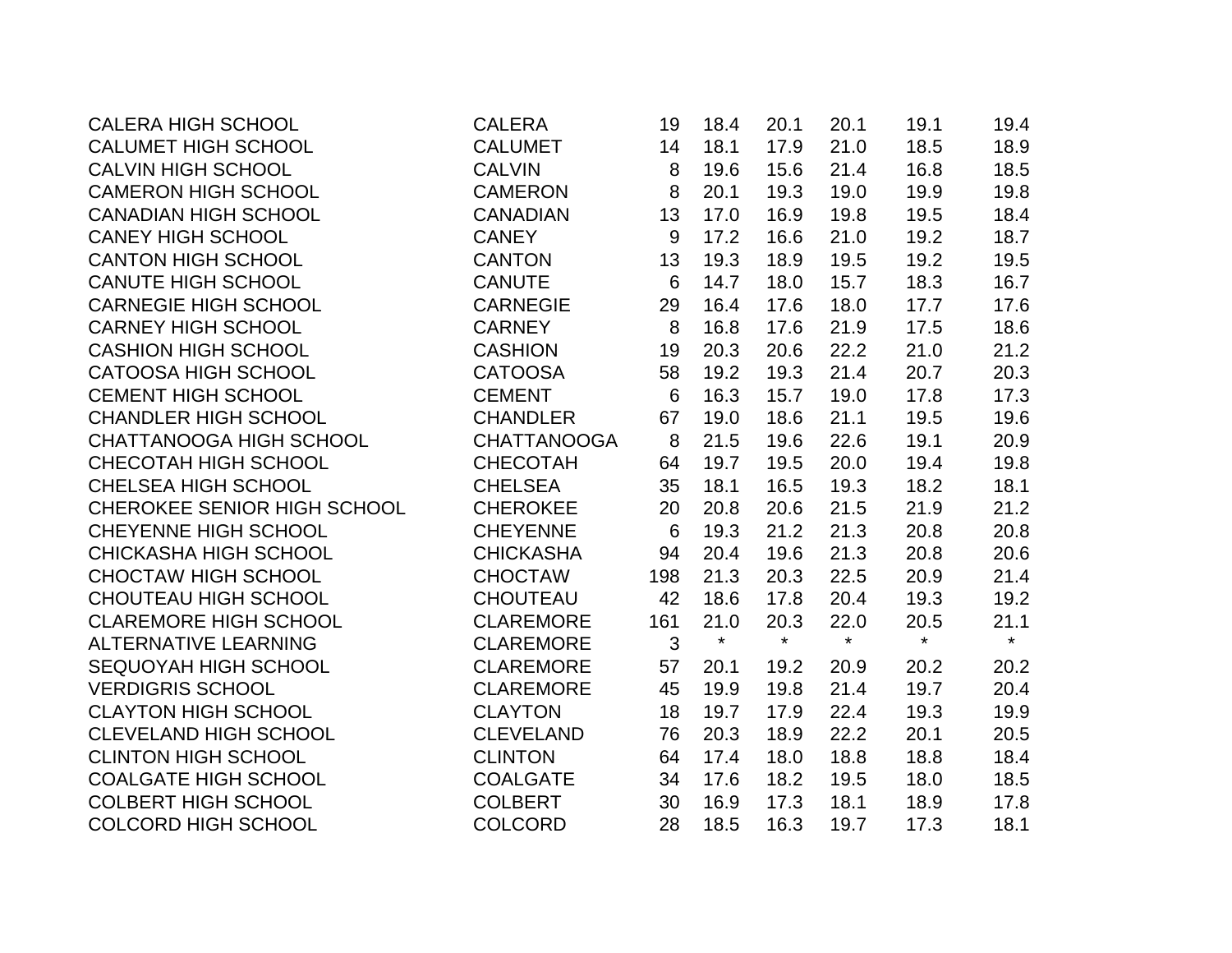| <b>COLEMAN HIGH SCHOOL</b>           | <b>COLEMAN</b>      | 9                | 19.4    | 16.8    | 20.3    | 18.4    | 19.0    |
|--------------------------------------|---------------------|------------------|---------|---------|---------|---------|---------|
| <b>COLLINSVILLE HIGH SCHOOL</b>      | <b>COLLINSVILLE</b> | 109              | 20.0    | 19.1    | 20.5    | 20.3    | 20.1    |
| <b>COMANCHE HIGH SCHOOL</b>          | <b>COMANCHE</b>     | 43               | 19.6    | 19.2    | 20.2    | 19.7    | 19.7    |
| <b>COMMERCE HIGH SCHOOL</b>          | <b>COMMERCE</b>     | 33               | 17.4    | 17.8    | 20.4    | 19.5    | 18.9    |
| <b>COPAN HIGH SCHOOL</b>             | <b>COPAN</b>        | 15               | 17.0    | 17.3    | 19.2    | 18.1    | 18.1    |
| <b>CORDELL HIGH SCHOOL</b>           | <b>CORDELL</b>      | 32               | 21.3    | 19.8    | 21.1    | 20.1    | 20.7    |
| WASHITA HEIGHTS HIGH SCHOOL          | <b>CORN</b>         | 5                | 17.6    | 17.4    | 17.8    | 19.8    | 18.4    |
| <b>MIDWAY HIGH SCHOOL</b>            | <b>COUNCIL HILL</b> | $9\,$            | 18.3    | 16.9    | 20.2    | 19.1    | 18.9    |
| <b>COVINGTON-DOUGLAS HIGH SCHOOL</b> | <b>COVINGTON</b>    | 12               | 20.3    | 19.8    | 20.5    | 19.8    | 20.3    |
| <b>COWETA HIGH SCHOOL</b>            | <b>COWETA</b>       | 124              | 20.6    | 19.1    | 22.1    | 20.6    | 20.8    |
| <b>COYLE HIGH SCHOOL</b>             | <b>COYLE</b>        | 11               | 17.9    | 17.4    | 19.6    | 18.2    | 18.5    |
| <b>CRESCENT SENIOR HIGH SCHOOL</b>   | <b>CRESCENT</b>     | 22               | 19.6    | 18.9    | 19.5    | 19.3    | 19.5    |
| <b>BUTNER HIGH SCHOOL</b>            | <b>CROMWELL</b>     | 10               | 16.8    | 17.7    | 18.8    | 17.9    | 17.9    |
| <b>CROWDER HIGH SCHOOL</b>           | <b>CROWDER</b>      | 27               | 19.7    | 18.9    | 22.4    | 19.6    | 20.3    |
| <b>CUSHING HIGH SCHOOL</b>           | <b>CUSHING</b>      | 71               | 20.4    | 20.4    | 19.7    | 19.5    | 20.2    |
| <b>CYRIL HIGH SCHOOL</b>             | <b>CYRIL</b>        | 11               | 16.4    | 17.1    | 18.6    | 18.7    | 17.7    |
| DALE SCHOOL                          | <b>DALE</b>         | 33               | 19.8    | 20.8    | 21.8    | 20.3    | 20.8    |
| DAVENPORT PUBLIC SCHOOL              | <b>DAVENPORT</b>    | $\boldsymbol{9}$ | 18.0    | 18.4    | 21.4    | 16.9    | 18.9    |
| <b>DAVIDSON HIGH SCHOOL</b>          | <b>DAVIDSON</b>     | $\overline{2}$   | $\star$ | $\star$ | $\star$ | $\star$ | $\star$ |
| <b>DAVIS HIGH SCHOOL</b>             | <b>DAVIS</b>        | 34               | 19.9    | 19.7    | 21.4    | 19.8    | 20.4    |
| <b>DEPEW HIGH SCHOOL</b>             | <b>DEPEW</b>        | 22               | 19.0    | 19.6    | 20.2    | 19.3    | 19.6    |
| <b>DEWAR PUBLIC SCHOOLS</b>          | <b>DEWAR</b>        | 21               | 17.0    | 17.2    | 18.3    | 19.1    | 18.0    |
| <b>DEWEY HIGH SCHOOL</b>             | <b>DEWEY</b>        | 50               | 19.3    | 19.7    | 20.8    | 20.1    | 20.1    |
| <b>DIBBLE HIGH SCHOOL</b>            | <b>DIBBLE</b>       | 13               | 17.5    | 17.0    | 19.7    | 19.5    | 18.5    |
| <b>DOVER HIGH SCHOOL</b>             | <b>DOVER</b>        | 17               | 15.4    | 17.6    | 17.1    | 18.1    | 17.2    |
| DRUMMOND HIGH SCHOOL                 | <b>DRUMMOND</b>     | 11               | 19.7    | 20.5    | 22.3    | 21.4    | 21.2    |
| DRUMRIGHT HIGH SCHOOL                | <b>DRUMRIGHT</b>    | 21               | 17.7    | 16.9    | 19.4    | 18.8    | 18.3    |
| <b>OLIVE HIGH SCHOOL</b>             | <b>DRUMRIGHT</b>    | 10               | 18.1    | 18.2    | 19.4    | 17.7    | 18.5    |
| <b>DUKE HIGH SCHOOL</b>              | <b>DUKE</b>         | 6                | 17.2    | 17.2    | 18.8    | 16.7    | 17.5    |
| <b>DUNCAN HIGH SCHOOL</b>            | <b>DUNCAN</b>       | 133              | 20.7    | 19.3    | 21.7    | 20.4    | 20.6    |
| <b>EMPIRE HIGH SCHOOL</b>            | <b>DUNCAN</b>       | 26               | 17.4    | 17.5    | 18.2    | 18.4    | 17.9    |
| SILO HIGH SCHOOL                     | <b>DURANT</b>       | 23               | 19.7    | 19.0    | 20.4    | 18.8    | 19.5    |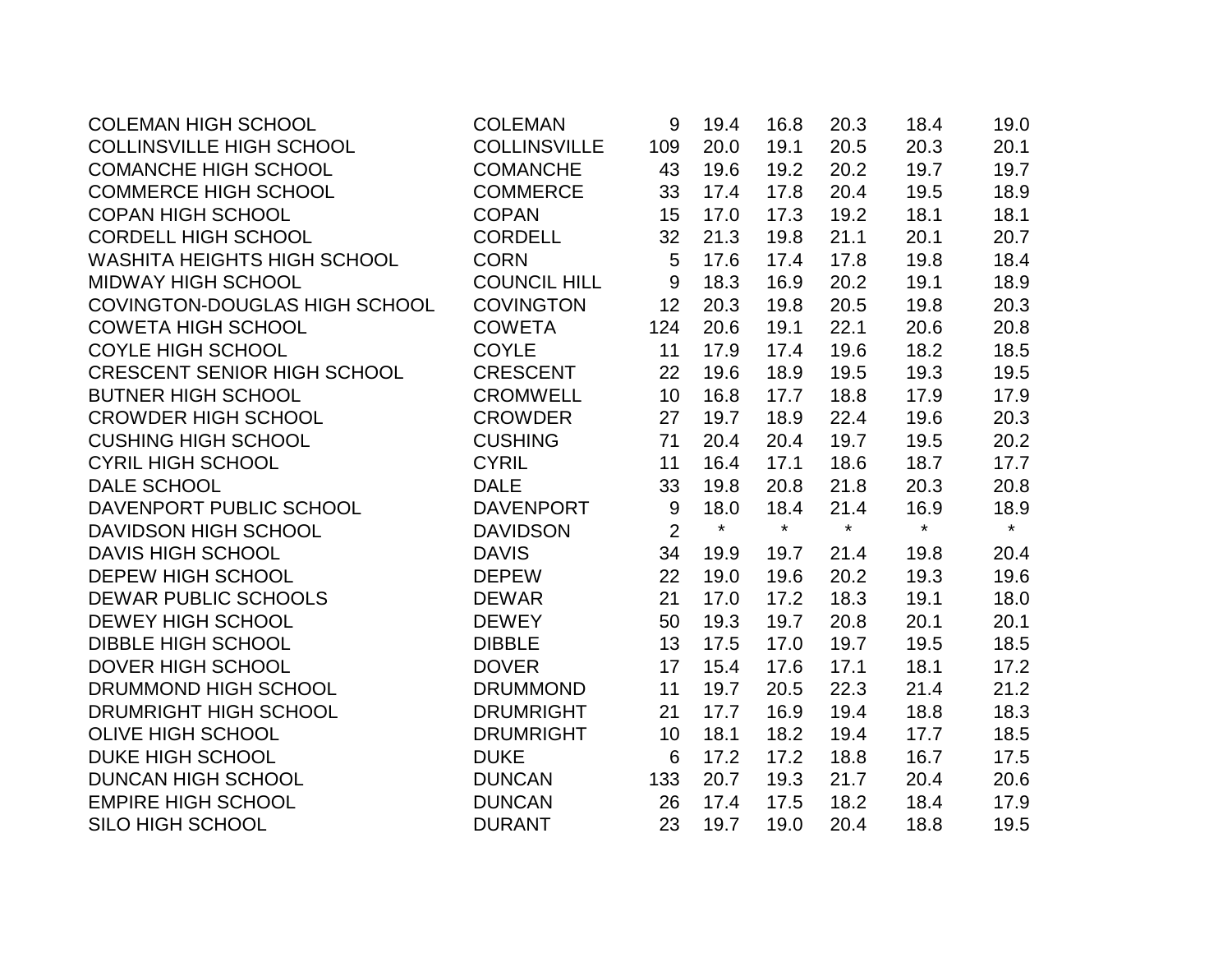| <b>VISION ACADEMY</b>              | <b>DURANT</b>      | 1           | $\star$ | $\star$ | $\star$ | $\star$ | $\star$ |
|------------------------------------|--------------------|-------------|---------|---------|---------|---------|---------|
| DURANT SENIOR HIGH SCHOOL          | <b>DURANT</b>      | 102         | 22.3    | 21.0    | 22.9    | 21.6    | 22.1    |
| <b>DUSTIN HIGH SCHOOL</b>          | <b>DUSTIN</b>      | 6           | 16.2    | 15.8    | 16.3    | 18.3    | 16.8    |
| EAGLETOWN HIGH SCHOOL              | <b>EAGLETOWN</b>   | 9           | 12.4    | 15.4    | 16.4    | 15.6    | 15.0    |
| <b>EARLSBORO HIGH SCHOOL</b>       | <b>EARLSBORO</b>   | $9$         | 16.8    | 17.7    | 16.9    | 19.7    | 17.8    |
| <b>DEER CREEK HIGH SCHOOL</b>      | <b>EDMOND</b>      | 158         | 23.4    | 21.7    | 24.2    | 22.2    | 23.0    |
| EDMOND MEMORIAL HIGH SCHOOL        | <b>EDMOND</b>      | 369         | 23.8    | 23.0    | 24.0    | 22.9    | 23.6    |
| EDMOND NORTH HIGH SCHOOL           | <b>EDMOND</b>      | 381         | 23.8    | 23.2    | 23.9    | 23.6    | 23.7    |
| <b>EDMOND SANTA FE HIGH SCHOOL</b> | <b>EDMOND</b>      | 327         | 23.5    | 22.3    | 23.6    | 22.9    | 23.2    |
| <b>ELDORADO HIGH SCHOOL</b>        | <b>ELDORADO</b>    | 3           | $\star$ | $\star$ | $\star$ | $\star$ | $\star$ |
| <b>ELGIN HIGH SCHOOL</b>           | <b>ELGIN</b>       | 69          | 20.9    | 20.0    | 23.3    | 21.4    | 21.6    |
| <b>ELK CITY HIGH SCHOOL</b>        | <b>ELK CITY</b>    | 68          | 18.9    | 19.6    | 20.5    | 20.5    | 20.0    |
| <b>MERRITT HIGH SCHOOL</b>         | <b>ELK CITY</b>    | 18          | 19.7    | 20.3    | 19.6    | 19.4    | 19.9    |
| ELMORE CITY-PERNELL HIGH SCH       | <b>ELMORE CITY</b> | 22          | 19.6    | 19.0    | 21.0    | 19.2    | 19.8    |
| EL RENO HIGH SCHOOL                | <b>EL RENO</b>     | 94          | 19.1    | 18.9    | 19.5    | 19.2    | 19.3    |
| <b>CHISHOLM HIGH SCHOOL</b>        | <b>ENID</b>        | 30          | 20.8    | 21.4    | 21.7    | 21.6    | 21.5    |
| <b>ENID HIGH SCHOOL</b>            | <b>ENID</b>        | 207         | 20.7    | 19.8    | 21.6    | 20.5    | 20.8    |
| <b>ERICK HIGH SCHOOL</b>           | <b>ERICK</b>       | 6           | 21.8    | 19.8    | 24.3    | 20.5    | 21.7    |
| EUFAULA HIGH SCHOOL                | <b>EUFAULA</b>     | 60          | 20.0    | 19.1    | 20.9    | 20.2    | 20.1    |
| <b>WOODLAND HIGH SCHOOL</b>        | <b>FAIRFAX</b>     | 27          | 19.2    | 18.5    | 19.9    | 20.1    | 19.6    |
| <b>FAIRLAND HIGH SCHOOL</b>        | <b>FAIRLAND</b>    | 25          | 19.0    | 20.0    | 21.2    | 20.5    | 20.4    |
| <b>FAIRVIEW HIGH SCHOOL</b>        | <b>FAIRVIEW</b>    | 43          | 20.0    | 21.4    | 21.2    | 20.7    | 21.0    |
| <b>FARGO HIGH SCHOOL</b>           | <b>FARGO</b>       | 10          | 20.4    | 19.2    | 22.5    | 19.3    | 20.5    |
| FELT PUBLIC SCHOOL                 | <b>FELT</b>        | $\mathbf 1$ | $\star$ | $\star$ | $\star$ | $\star$ | $\star$ |
| FLETCHER HIGH SCHOOL               | <b>FLETCHER</b>    | 18          | 18.4    | 18.2    | 18.9    | 19.5    | 18.9    |
| <b>FORGAN HIGH SCHOOL</b>          | <b>FORGAN</b>      | 8           | 20.8    | 18.9    | 21.8    | 19.1    | 20.4    |
| FORT COBB BROXTON SCHOOL           | <b>FORT COBB</b>   | 25          | 16.5    | 18.1    | 18.3    | 19.1    | 18.1    |
| FORT GIBSON HIGH SCHOOL            | <b>FORT GIBSON</b> | 102         | 21.5    | 19.4    | 22.1    | 21.2    | 21.2    |
| FORT SUPPLY HIGH SCHOOL            | <b>FORT SUPPLY</b> | 6           | 16.2    | 16.2    | 17.5    | 18.3    | 17.2    |
| FORT TOWSON HIGH SCHOOL            | <b>FORT TOWSON</b> | 15          | 20.0    | 18.8    | 20.7    | 19.3    | 19.7    |
| <b>FOX HIGH SCHOOL</b>             | <b>FOX</b>         | 8           | 19.9    | 19.4    | 21.5    | 22.0    | 20.9    |
| <b>FOYIL HIGH SCHOOL</b>           | <b>FOYIL</b>       | 13          | 17.6    | 18.6    | 20.1    | 19.9    | 19.3    |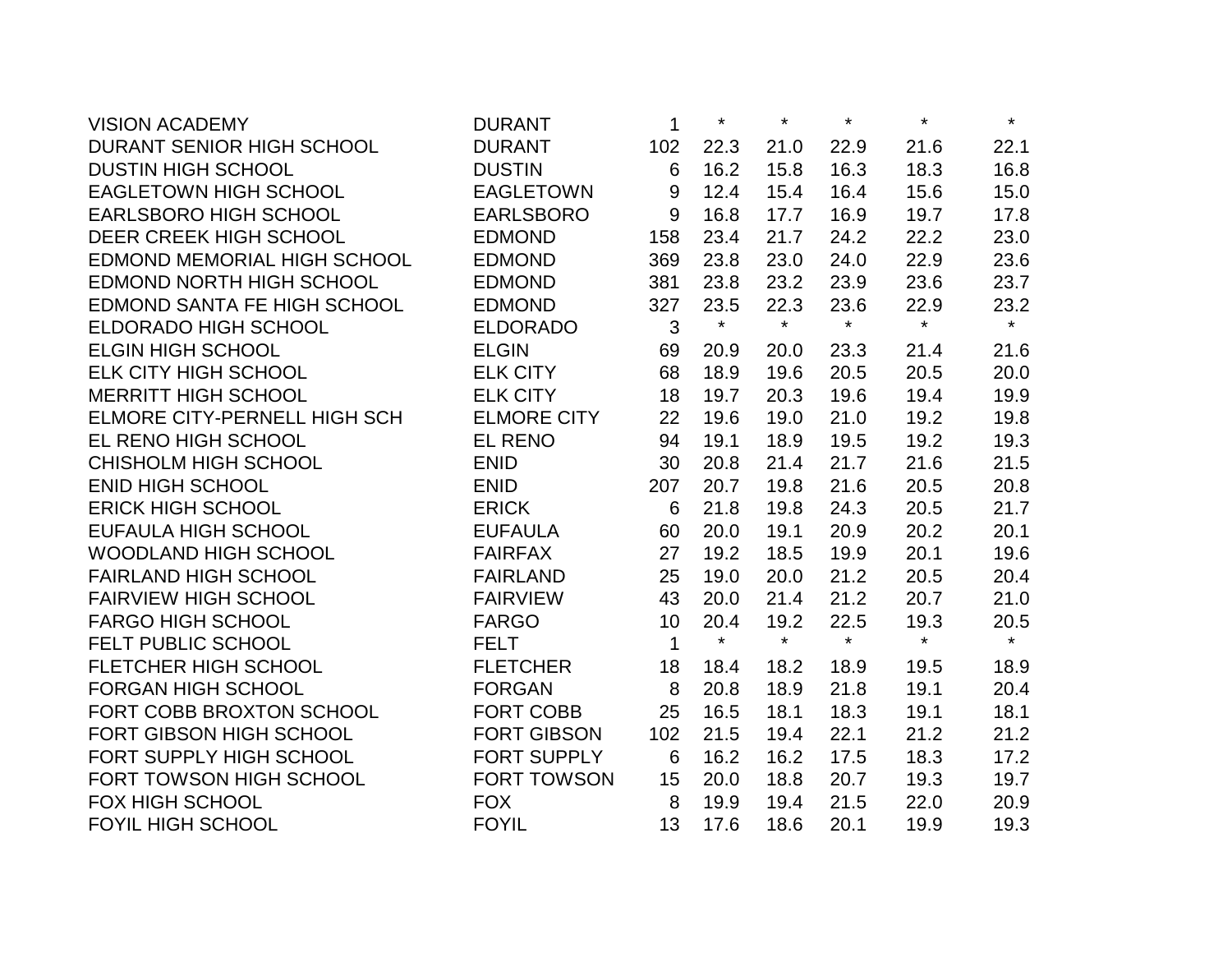| <b>FREDERICK HIGH SCHOOL</b>      | <b>FREDERICK</b>   | 29             | 18.5    | 19.0    | 20.8    | 19.0    | 19.6    |
|-----------------------------------|--------------------|----------------|---------|---------|---------|---------|---------|
| <b>FREEDOM HIGH SCHOOL</b>        | <b>FREEDOM</b>     | 3              | $\star$ | $\star$ | $\star$ | $\star$ | $\star$ |
| <b>GAGE HIGH SCHOOL</b>           | <b>GAGE</b>        | $\mathbf 1$    | $\star$ | $\star$ | $\star$ | $\star$ | $\star$ |
| <b>GANS HIGH SCHOOL</b>           | <b>GANS</b>        | 17             | 16.9    | 16.6    | 18.2    | 16.6    | 17.2    |
| <b>GARBER HIGH SCHOOL</b>         | <b>GARBER</b>      | 17             | 20.1    | 21.2    | 20.3    | 19.1    | 20.4    |
| <b>GEARY HIGH SCHOOL</b>          | <b>GEARY</b>       | 12             | 16.8    | 17.3    | 18.0    | 17.5    | 17.3    |
| <b>GERONIMO HIGH SCHOOL</b>       | <b>GERONIMO</b>    | 10             | 19.8    | 19.1    | 22.0    | 21.4    | 20.6    |
| <b>GLENCOE HIGH SCHOOL</b>        | <b>GLENCOE</b>     | 8              | 20.1    | 21.6    | 23.9    | 21.8    | 22.0    |
| <b>GLENPOOL HIGH SCHOOL</b>       | <b>GLENPOOL</b>    | 86             | 19.5    | 19.0    | 20.9    | 20.3    | 20.0    |
| <b>GOODWELL HIGH SCHOOL</b>       | <b>GOODWELL</b>    | 8              | 17.4    | 18.1    | 18.6    | 19.5    | 18.6    |
| <b>GORE HIGH SCHOOL</b>           | <b>GORE</b>        | 31             | 16.6    | 17.3    | 18.0    | 17.7    | 17.5    |
| <b>GRACEMONT HIGH SCHOOL</b>      | <b>GRACEMONT</b>   | 6              | 22.8    | 21.0    | 21.2    | 22.5    | 22.0    |
| <b>GRANDFIELD HIGH SCHOOL</b>     | <b>GRANDFIELD</b>  | 10             | 17.8    | 15.6    | 16.0    | 16.8    | 16.6    |
| <b>GRANITE HIGH SCHOOL</b>        | <b>GRANITE</b>     | 13             | 17.2    | 17.7    | 18.3    | 18.2    | 17.8    |
| <b>GROVE HIGH SCHOOL</b>          | <b>GROVE</b>       | 102            | 21.0    | 20.3    | 22.0    | 21.1    | 21.2    |
| <b>GUTHRIE SENIOR HIGH SCHOOL</b> | <b>GUTHRIE</b>     | 123            | 18.8    | 18.5    | 20.3    | 19.8    | 19.5    |
| <b>GUYMON SENIOR HIGH SCHOOL</b>  | <b>GUYMON</b>      | 57             | 19.6    | 19.0    | 21.1    | 19.3    | 19.9    |
| <b>HAILEYVILLE HIGH SCHOOL</b>    | <b>HAILEYVILLE</b> | 19             | 19.2    | 18.3    | 19.2    | 17.4    | 18.6    |
| <b>HAMMON HIGH SCHOOL</b>         | <b>HAMMON</b>      | 11             | 18.0    | 19.6    | 20.2    | 17.5    | 18.8    |
| HANNA HIGH SCHOOL                 | <b>HANNA</b>       | 5              | 17.8    | 18.8    | 18.4    | 16.0    | 18.0    |
| <b>HARDESTY HIGH SCHOOL</b>       | <b>HARDESTY</b>    | $\overline{2}$ | $\star$ | $\star$ | $\star$ | $\star$ | $\star$ |
| <b>HARRAH HIGH SCHOOL</b>         | <b>HARRAH</b>      | 105            | 18.9    | 19.0    | 20.6    | 19.8    | 19.7    |
| HARTSHORNE SENIOR HIGH SCHOOL     | <b>HARTSHORNE</b>  | 26             | 19.7    | 18.2    | 21.4    | 19.7    | 19.9    |
| <b>HASKELL HIGH SCHOOL</b>        | <b>HASKELL</b>     | 26             | 19.3    | 17.8    | 19.4    | 19.1    | 19.0    |
| <b>HAWORTH HIGH SCHOOL</b>        | <b>HAWORTH</b>     | 32             | 15.7    | 16.4    | 18.0    | 18.0    | 17.2    |
| <b>HEALDTON HIGH SCHOOL</b>       | <b>HEALDTON</b>    | 23             | 17.6    | 17.2    | 18.4    | 17.6    | 17.8    |
| HEAVENER SENIOR HIGH SCHOOL       | <b>HEAVENER</b>    | 29             | 18.8    | 18.6    | 20.6    | 18.3    | 19.3    |
| TIMBERLAKE PUBLIC HIGH SCHOOL     | <b>HELENA</b>      | 11             | 18.6    | 19.0    | 20.9    | 19.9    | 19.6    |
| HENNESSEY HIGH SCHOOL             | <b>HENNESSEY</b>   | 38             | 18.3    | 20.2    | 19.9    | 19.6    | 19.7    |
| HENRYETTA SR HIGH SCHOOL          | <b>HENRYETTA</b>   | 45             | 18.3    | 17.2    | 19.0    | 18.8    | 18.5    |
| <b>WILSON CONS HIGH SCHOOL</b>    | <b>HENRYETTA</b>   | 10             | 17.4    | 14.6    | 16.0    | 16.4    | 16.0    |
| <b>HINTON HIGH SCHOOL</b>         | <b>HINTON</b>      | 23             | 18.8    | 18.1    | 21.0    | 19.4    | 19.6    |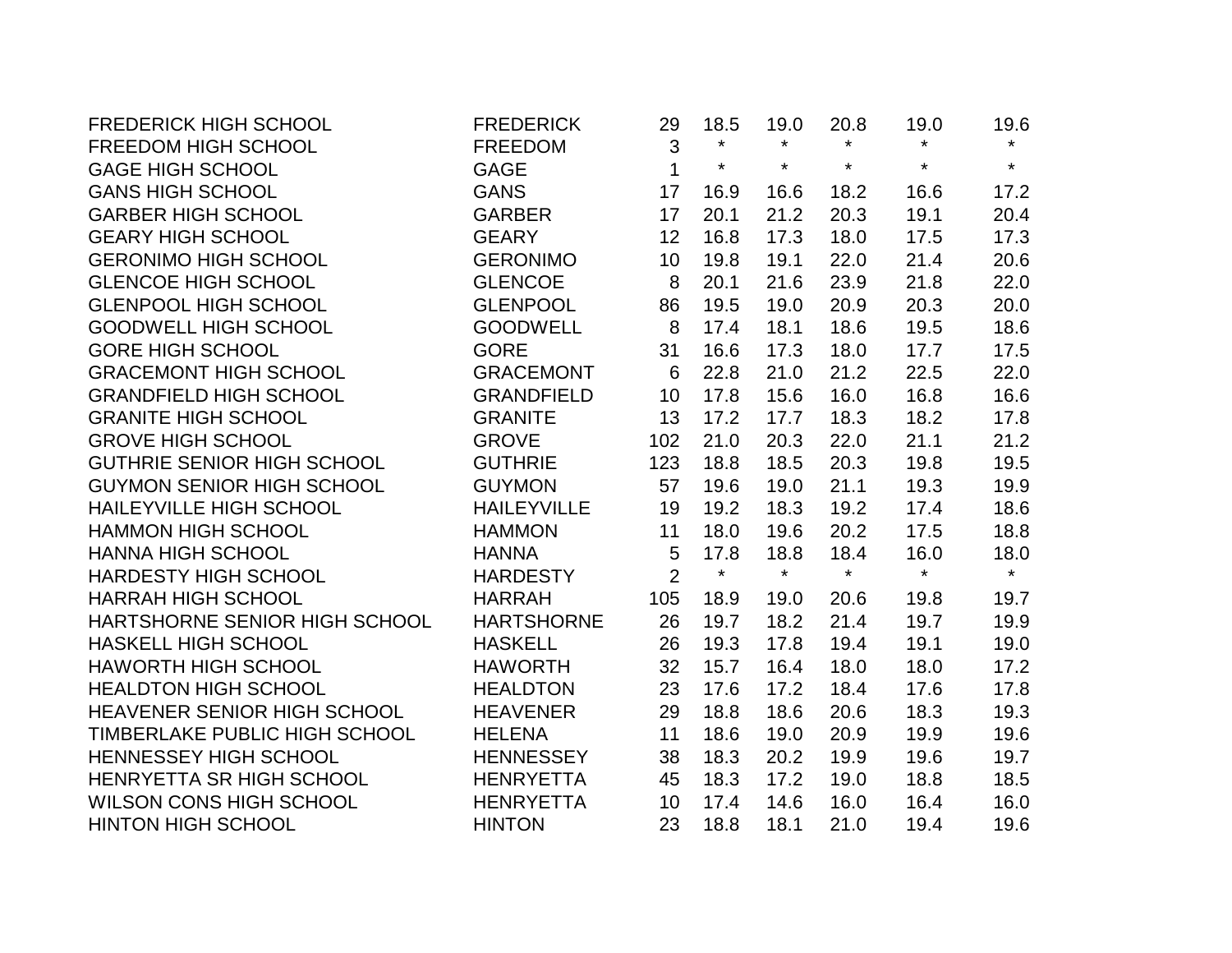| <b>HOBART HIGH SCHOOL</b>            | <b>HOBART</b>      | 42             | 20.2         | 20.5    | 20.9    | 20.5    | 20.7    |
|--------------------------------------|--------------------|----------------|--------------|---------|---------|---------|---------|
| HOLDENVILLE HIGH SCHOOL              | <b>HOLDENVILLE</b> | 51             | 18.1         | 18.0    | 20.0    | 18.7    | 18.9    |
| <b>MOSS HIGH SCHOOL</b>              | <b>HOLDENVILLE</b> | 11             | 18.9         | 17.7    | 19.5    | 18.2    | 18.7    |
| <b>HOLLIS HIGH SCHOOL</b>            | <b>HOLLIS</b>      | 23             | 19.0         | 19.5    | 20.4    | 19.0    | 19.6    |
| <b>HOMINY HIGH SCHOOL</b>            | <b>HOMINY</b>      | 35             | 16.8         | 17.7    | 18.0    | 19.0    | 18.0    |
| <b>HOOKER HIGH SCHOOL</b>            | <b>HOOKER</b>      | 24             | 19.5         | 19.5    | 21.0    | 19.3    | 20.0    |
| <b>HOWE HIGH SCHOOL</b>              | <b>HOWE</b>        | 25             | 18.2         | 17.0    | 18.5    | 18.0    | 18.2    |
| CHOCTAW CO CTR ALTER PROGRESS        | <b>HUGO</b>        | $\mathbf{1}$   | $\pmb{\ast}$ | $\star$ | $\star$ | $\star$ | $\star$ |
| <b>HUGO SENIOR HIGH SCHOOL</b>       | <b>HUGO</b>        | 64             | 16.8         | 17.9    | 18.2    | 17.9    | 17.8    |
| HULBERT HIGH SCHOOL                  | <b>HULBERT</b>     | 26             | 17.3         | 17.0    | 19.6    | 18.8    | 18.3    |
| <b>HYDRO-EAKLY HIGH SCHOOL</b>       | <b>HYDRO</b>       | 20             | 16.5         | 17.5    | 19.3    | 19.4    | 18.2    |
| <b>IDABEL HIGH SCHOOL</b>            | <b>IDABEL</b>      | 73             | 17.9         | 18.2    | 19.4    | 18.7    | 18.7    |
| <b>INDIAHOMA PUBLIC SCHOOL</b>       | <b>INDIAHOMA</b>   | 12             | 21.0         | 18.6    | 21.0    | 20.9    | 20.7    |
| <b>INDIANOLA HIGH SCHOOL</b>         | <b>INDIANOLA</b>   | 13             | 17.6         | 16.6    | 18.5    | 19.1    | 18.2    |
| <b>INOLA HIGH SCHOOL</b>             | <b>INOLA</b>       | 66             | 19.2         | 18.5    | 19.9    | 19.2    | 19.3    |
| <b>JAY HIGH SCHOOL</b>               | <b>JAY</b>         | 57             | 18.2         | 17.5    | 19.9    | 19.1    | 18.8    |
| <b>JENKS HIGH SCHOOL</b>             | <b>JENKS</b>       | 542            | 23.6         | 23.2    | 23.9    | 23.1    | 23.6    |
| <b>JONES HIGH SCHOOL</b>             | <b>JONES</b>       | 36             | 19.5         | 18.0    | 21.4    | 20.2    | 19.9    |
| <b>KANSAS HIGH SCHOOL</b>            | <b>KANSAS</b>      | 30             | 17.9         | 18.1    | 19.7    | 18.0    | 18.5    |
| KELLYVILLE HIGH SCHOOL               | <b>KELLYVILLE</b>  | 49             | 19.4         | 19.2    | 21.3    | 19.1    | 19.9    |
| <b>KEOTA HIGH SCHOOL</b>             | <b>KEOTA</b>       | 6              | 15.2         | 16.3    | 19.5    | 16.8    | 17.2    |
| <b>KETCHUM HIGH SCHOOL</b>           | <b>KETCHUM</b>     | 25             | 19.3         | 19.2    | 20.7    | 19.2    | 19.7    |
| <b>KEYES HIGH SCHOOL</b>             | <b>KEYES</b>       | $\overline{4}$ | $\star$      | $\star$ | $\star$ | $\star$ | $\star$ |
| KIEFER HIGH SCHOOL                   | <b>KIEFER</b>      | 11             | 17.8         | 17.5    | 19.2    | 18.0    | 18.2    |
| KINGFISHER HIGH SCHOOL               | <b>KINGFISHER</b>  | 62             | 19.3         | 19.8    | 19.8    | 19.9    | 19.8    |
| KINGSTON HIGH SCHOOL                 | <b>KINGSTON</b>    | 42             | 18.2         | 18.0    | 20.0    | 19.3    | 19.0    |
| KINTA HIGH SCHOOL                    | <b>KINTA</b>       | $6\phantom{1}$ | 15.2         | 16.5    | 17.2    | 17.5    | 16.8    |
| KIOWA HIGH SCHOOL                    | <b>KIOWA</b>       | 3              | $\star$      | $\star$ | $\star$ | $\star$ | $\star$ |
| KONAWA HIGH SCHOOL                   | <b>KONAWA</b>      | 19             | 20.4         | 18.6    | 21.2    | 19.6    | 20.1    |
| <b>KREMLIN-HILLSDALE HIGH SCHOOL</b> | <b>KREMLIN</b>     | 15             | 19.8         | 18.6    | 21.3    | 20.9    | 20.3    |
| <b>CIMARRON HIGH SCHOOL</b>          | <b>LAHOMA</b>      | 13             | 18.7         | 18.5    | 18.5    | 17.5    | 18.5    |
| DEER CREEK LAMONT HIGH SCHOOL        | <b>LAMONT</b>      | 11             | 20.9         | 19.7    | 22.0    | 20.8    | 21.0    |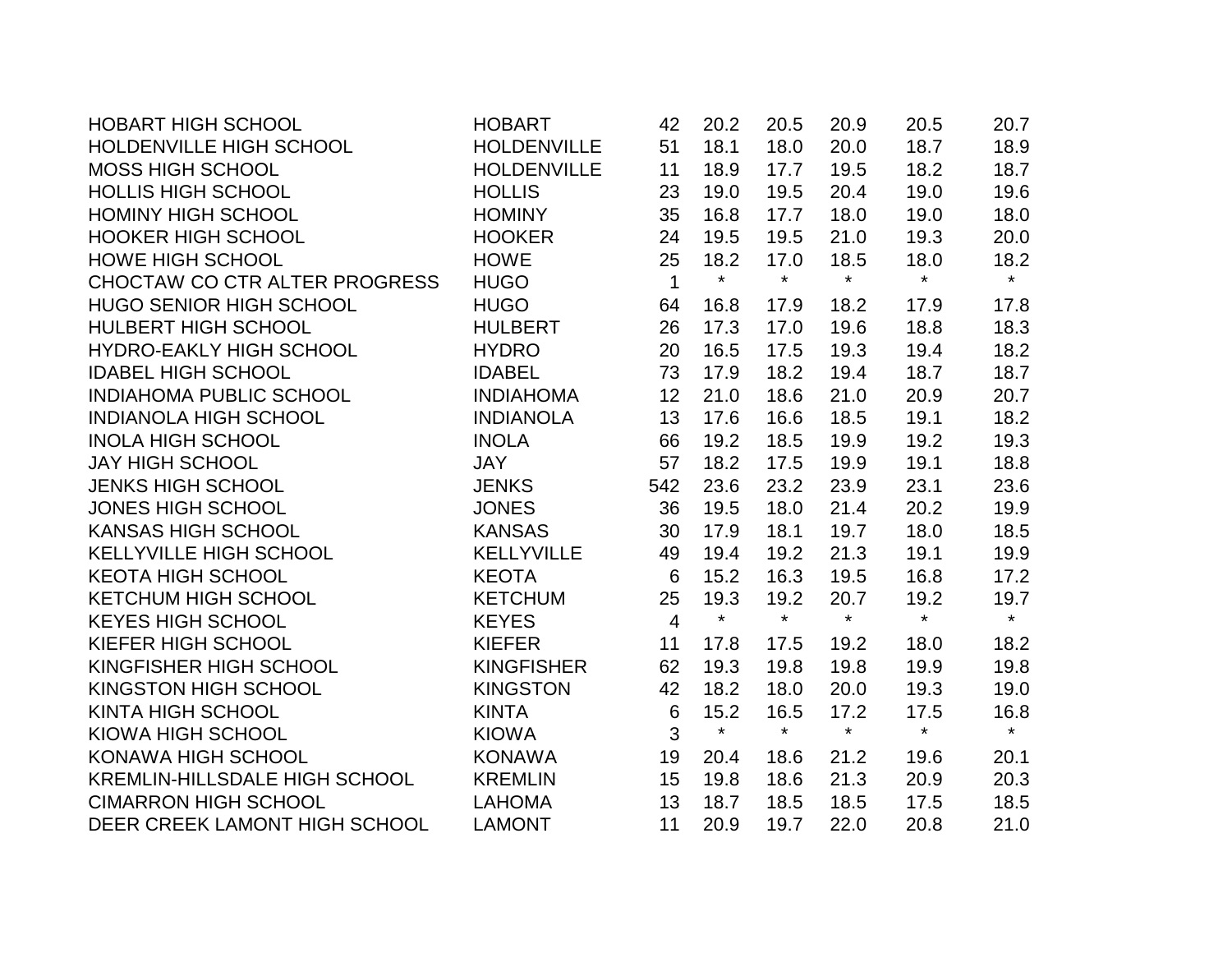| LAVERNE JR SR HIGH SCHOOL             | <b>LAVERNE</b>       | 17             | 17.5    | 18.8    | 19.1    | 18.4    | 18.6    |
|---------------------------------------|----------------------|----------------|---------|---------|---------|---------|---------|
| <b>MACARTHUR HIGH SCHOOL</b>          | <b>LAWTON</b>        | 185            | 20.9    | 19.4    | 21.0    | 20.6    | 20.6    |
| EISENHOWER SENIOR HIGH SCHOOL         | <b>LAWTON</b>        | 172            | 21.1    | 20.0    | 21.0    | 20.2    | 20.6    |
| <b>LAWTON HIGH SCHOOL</b>             | <b>LAWTON</b>        | 184            | 19.9    | 19.0    | 20.7    | 19.9    | 20.0    |
| <b>GATEWAY SUCCESS CENTER</b>         | <b>LAWTON</b>        | $\overline{2}$ | $\star$ | $\star$ | $\star$ | $\star$ | $\star$ |
| <b>GREAT PLAINS TECHNOLOGY CENTER</b> | <b>LAWTON</b>        | $\overline{4}$ | $\star$ | $\star$ | $\star$ | $\star$ | $\star$ |
| LEEDEY HIGH SCHOOL                    | LEEDEY               | 11             | 19.9    | 19.6    | 20.2    | 20.8    | 20.2    |
| LEFLORE HIGH SCHOOL                   | <b>LEFLORE</b>       | 10             | 17.7    | 18.2    | 19.7    | 16.9    | 18.1    |
| OKLAHOMA UNION HIGH SCHOOL            | <b>S COFFEYVILLE</b> | 27             | 20.1    | 18.7    | 20.2    | 20.2    | 20.0    |
| <b>LEXINGTON HIGH SCHOOL</b>          | <b>LEXINGTON</b>     | 34             | 21.9    | 20.6    | 22.6    | 21.3    | 21.8    |
| <b>LINDSAY HIGH SCHOOL</b>            | <b>LINDSAY</b>       | 59             | 20.4    | 19.9    | 21.2    | 20.4    | 20.6    |
| LOCUST GROVE HIGH SCHOOL              | <b>LOCUST GROVE</b>  | 60             | 19.2    | 18.6    | 19.8    | 19.2    | 19.3    |
| LONE GROVE HIGH SCHOOL                | <b>LONE GROVE</b>    | 63             | 20.0    | 20.3    | 20.8    | 19.8    | 20.5    |
| LONE WOLF HIGH SCHOOL                 | LONE WOLF            | $\overline{4}$ | $\star$ | $\star$ | $\star$ | $\star$ | $\star$ |
| LOOKEBA SICKLES HIGH SCHOOL           | <b>LOOKEBA</b>       | 11             | 18.7    | 18.5    | 22.4    | 20.0    | 19.9    |
| LUTHER HIGH SCHOOL                    | <b>LUTHER</b>        | 30             | 20.3    | 18.4    | 21.8    | 20.3    | 20.3    |
| <b>MACOMB HIGH SCHOOL</b>             | <b>MACOMB</b>        | 15             | 17.4    | 18.5    | 19.3    | 17.5    | 18.3    |
| <b>MADILL HIGH SCHOOL</b>             | <b>MADILL</b>        | 53             | 18.4    | 18.5    | 19.3    | 18.8    | 18.9    |
| <b>MANGUM HIGH SCHOOL</b>             | <b>MANGUM</b>        | 23             | 18.8    | 18.6    | 20.3    | 20.3    | 19.5    |
| <b>MANNFORD HIGH SCHOOL</b>           | <b>MANNFORD</b>      | 68             | 19.0    | 18.0    | 20.7    | 19.6    | 19.5    |
| <b>MARIETTA HIGH SCHOOL</b>           | <b>MARIETTA</b>      | 34             | 19.1    | 18.4    | 20.1    | 18.6    | 19.1    |
| <b>FRONTIER HIGH SCHOOL</b>           | <b>RED ROCK</b>      | 21             | 17.5    | 18.6    | 19.6    | 20.1    | 19.1    |
| <b>CENTRAL HIGH SCHOOL</b>            | <b>MARLOW</b>        | 22             | 18.6    | 18.0    | 20.9    | 19.3    | 19.3    |
| <b>MARLOW HIGH SCHOOL</b>             | <b>MARLOW</b>        | 59             | 21.3    | 19.8    | 22.3    | 20.7    | 21.2    |
| <b>MASON PUBLIC SCHOOL</b>            | <b>OKEMAH</b>        | 9              | 16.7    | 16.1    | 18.3    | 17.2    | 17.1    |
| <b>MAUD HIGH SCHOOL</b>               | <b>MAUD</b>          | 10             | 20.4    | 19.6    | 23.7    | 22.3    | 21.5    |
| <b>MAYSVILLE HIGH SCHOOL</b>          | <b>MAYSVILLE</b>     | 10             | 18.5    | 17.0    | 17.8    | 20.8    | 18.7    |
| MCALESTER HIGH SCHOOL                 | <b>MCALESTER</b>     | 110            | 20.6    | 19.5    | 20.6    | 20.3    | 20.4    |
| <b>MCCURTAIN HIGH SCHOOL</b>          | <b>MCCURTAIN</b>     | 10             | 19.6    | 19.7    | 20.6    | 19.9    | 20.0    |
| <b>MCLOUD HIGH SCHOOL</b>             | <b>MCLOUD</b>        | 56             | 19.8    | 20.3    | 21.8    | 21.6    | 21.0    |
| MEDFORD HIGH SCHOOL                   | <b>MEDFORD</b>       | 13             | 18.5    | 21.2    | 19.4    | 20.2    | 19.8    |
| <b>MEEKER HIGH SCHOOL</b>             | <b>MEEKER</b>        | 36             | 19.2    | 19.0    | 19.9    | 20.6    | 19.8    |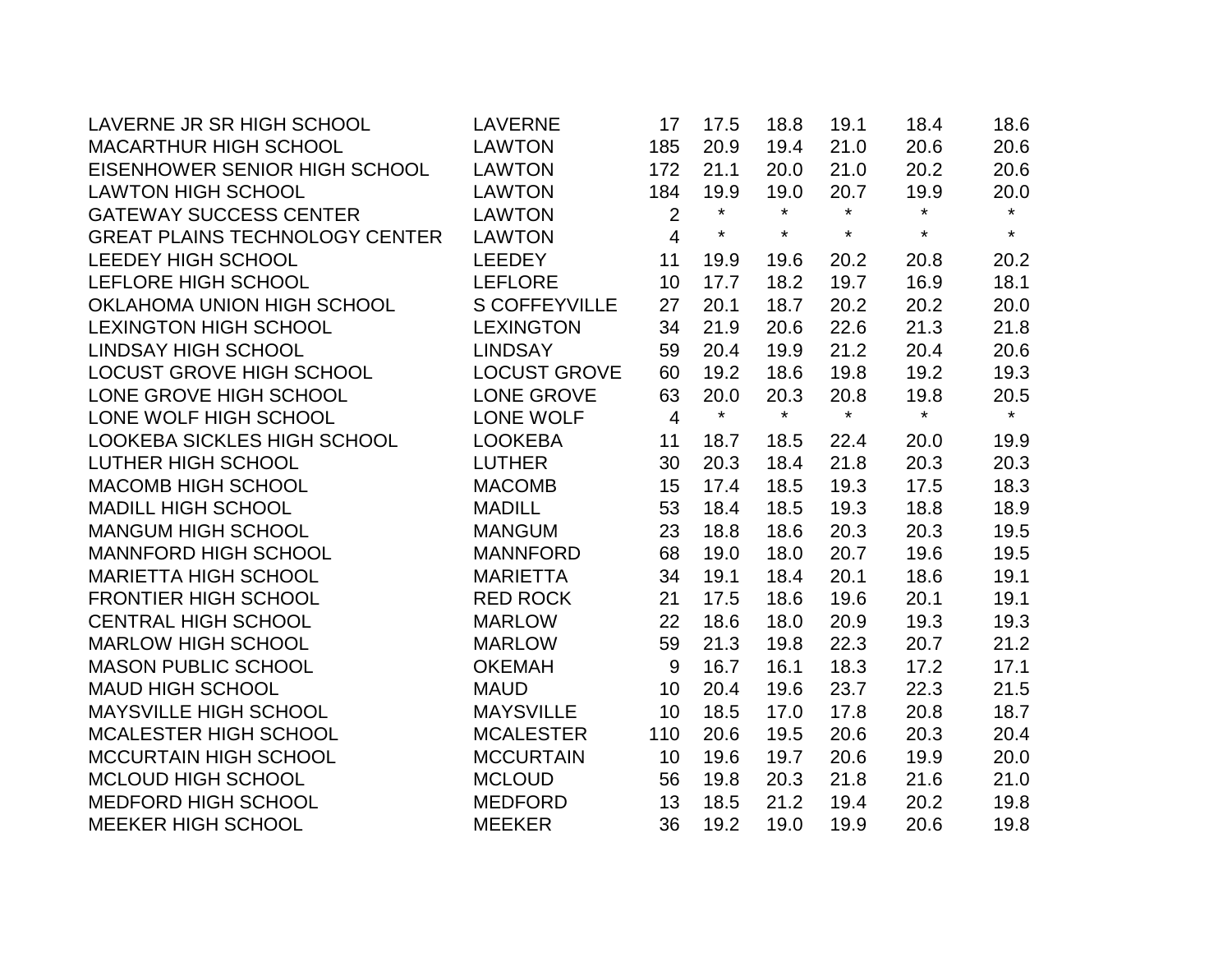| <b>MIAMI HIGH SCHOOL</b>       | MIAMI                | 89             | 22.5    | 20.3    | 22.8    | 22.0    | 22.1    |
|--------------------------------|----------------------|----------------|---------|---------|---------|---------|---------|
| CARL ALBERT SENIOR HIGH SCHOOL | <b>MIDWEST CITY</b>  | 164            | 21.1    | 21.1    | 21.8    | 21.3    | 21.4    |
| DEL CITY HIGH SCHOOL           | <b>DEL CITY</b>      | 177            | 19.0    | 19.1    | 20.0    | 19.8    | 19.6    |
| MIDWEST CITY HIGH SCHOOL       | <b>MIDWEST CITY</b>  | 209            | 19.6    | 19.3    | 20.4    | 20.6    | 20.1    |
| MILBURN HIGH SCHOOL            | <b>MILBURN</b>       | 10             | 13.1    | 15.1    | 15.3    | 14.2    | 14.6    |
| MILL CREEK HIGH SCHOOL         | <b>MILL CREEK</b>    | 3              | $\star$ | $\star$ | $\star$ | $\star$ | $\star$ |
| <b>MINCO HIGH SCHOOL</b>       | <b>MINCO</b>         | 32             | 20.0    | 20.0    | 19.5    | 20.1    | 20.0    |
| <b>MOORE HIGH SCHOOL</b>       | <b>MOORE</b>         | 306            | 21.6    | 20.9    | 22.4    | 21.9    | 21.8    |
| MOORELAND HIGH SCHOOL          | <b>MOORELAND</b>     | 21             | 19.5    | 18.5    | 19.4    | 19.7    | 19.4    |
| <b>MORRIS HIGH SCHOOL</b>      | <b>MORRIS</b>        | 49             | 19.6    | 18.6    | 20.0    | 19.9    | 19.7    |
| <b>MORRISON HIGH SCHOOL</b>    | <b>MORRISON</b>      | 21             | 18.0    | 19.7    | 21.0    | 19.5    | 19.6    |
| <b>LIBERTY HIGH SCHOOL</b>     | <b>MOUNDS</b>        | 20             | 19.1    | 17.9    | 19.4    | 18.3    | 18.7    |
| <b>MOUNDS HIGH SCHOOL</b>      | <b>MOUNDS</b>        | 23             | 18.8    | 18.8    | 20.4    | 19.1    | 19.4    |
| MOUNTAIN VIEW-GOTEBO PUB SCH   | <b>MOUNTAIN VIEW</b> | 11             | 19.2    | 18.3    | 20.5    | 20.3    | 19.6    |
| MOYERS PUBLIC SCHOOL           | <b>MOYERS</b>        | $\overline{4}$ | $\star$ | $\star$ | $\star$ | $\star$ | $\star$ |
| MULDROW SENIOR HIGH SCHOOL     | <b>MULDROW</b>       | 66             | 21.8    | 20.6    | 23.1    | 21.2    | 21.8    |
| <b>HILLDALE HIGH SCHOOL</b>    | <b>MUSKOGEE</b>      | 74             | 21.7    | 20.9    | 23.2    | 22.0    | 22.1    |
| <b>MUSKOGEE HIGH SCHOOL</b>    | <b>MUSKOGEE</b>      | 177            | 18.5    | 18.5    | 19.3    | 18.8    | 18.9    |
| <b>MUSTANG HIGH SCHOOL</b>     | <b>MUSTANG</b>       | 372            | 21.5    | 20.1    | 22.4    | 21.7    | 21.6    |
| <b>SHARON MUTUAL HIGH</b>      | <b>MUTUAL</b>        | 9              | 18.6    | 17.1    | 19.4    | 18.8    | 18.6    |
| <b>NEWCASTLE HIGH SCHOOL</b>   | <b>NEWCASTLE</b>     | 71             | 19.8    | 19.5    | 21.1    | 20.6    | 20.4    |
| <b>NEWKIRK HIGH SCHOOL</b>     | <b>NEWKIRK</b>       | 34             | 18.8    | 19.1    | 20.7    | 19.0    | 19.6    |
| <b>NEW LIMA HIGH SCHOOL</b>    | <b>WEWOKA</b>        | 12             | 18.8    | 20.0    | 20.7    | 18.9    | 19.7    |
| <b>NINNEKAH HIGH SCHOOL</b>    | <b>NINNEKAH</b>      | 17             | 18.4    | 18.3    | 18.6    | 18.4    | 18.6    |
| <b>NOBLE HIGH SCHOOL</b>       | <b>NOBLE</b>         | 94             | 20.2    | 19.1    | 21.8    | 20.6    | 20.6    |
| <b>LITTLE AXE HIGH SCHOOL</b>  | <b>NORMAN</b>        | 43             | 18.9    | 18.4    | 20.5    | 20.1    | 19.6    |
| <b>NORMAN HIGH SCHOOL</b>      | <b>NORMAN</b>        | 279            | 24.1    | 21.6    | 24.1    | 22.4    | 23.2    |
| NORMAN NORTH HIGH SCHOOL       | <b>NORMAN</b>        | 284            | 23.5    | 22.6    | 24.5    | 23.0    | 23.5    |
| NOWATA SENIOR HIGH SCHOOL      | <b>NOWATA</b>        | 40             | 18.9    | 18.9    | 20.9    | 19.6    | 19.7    |
| OAKS MISSION HIGH SCHOOL       | <b>OAKS</b>          | 20             | 17.2    | 17.2    | 19.1    | 18.4    | 18.0    |
| OILTON HIGH SCHOOL             | <b>OILTON</b>        | 12             | 18.3    | 18.3    | 21.1    | 18.9    | 19.3    |
| <b>OKARCHE HIGH SCHOOL</b>     | <b>OKARCHE</b>       | 20             | 22.2    | 23.7    | 24.3    | 22.9    | 23.4    |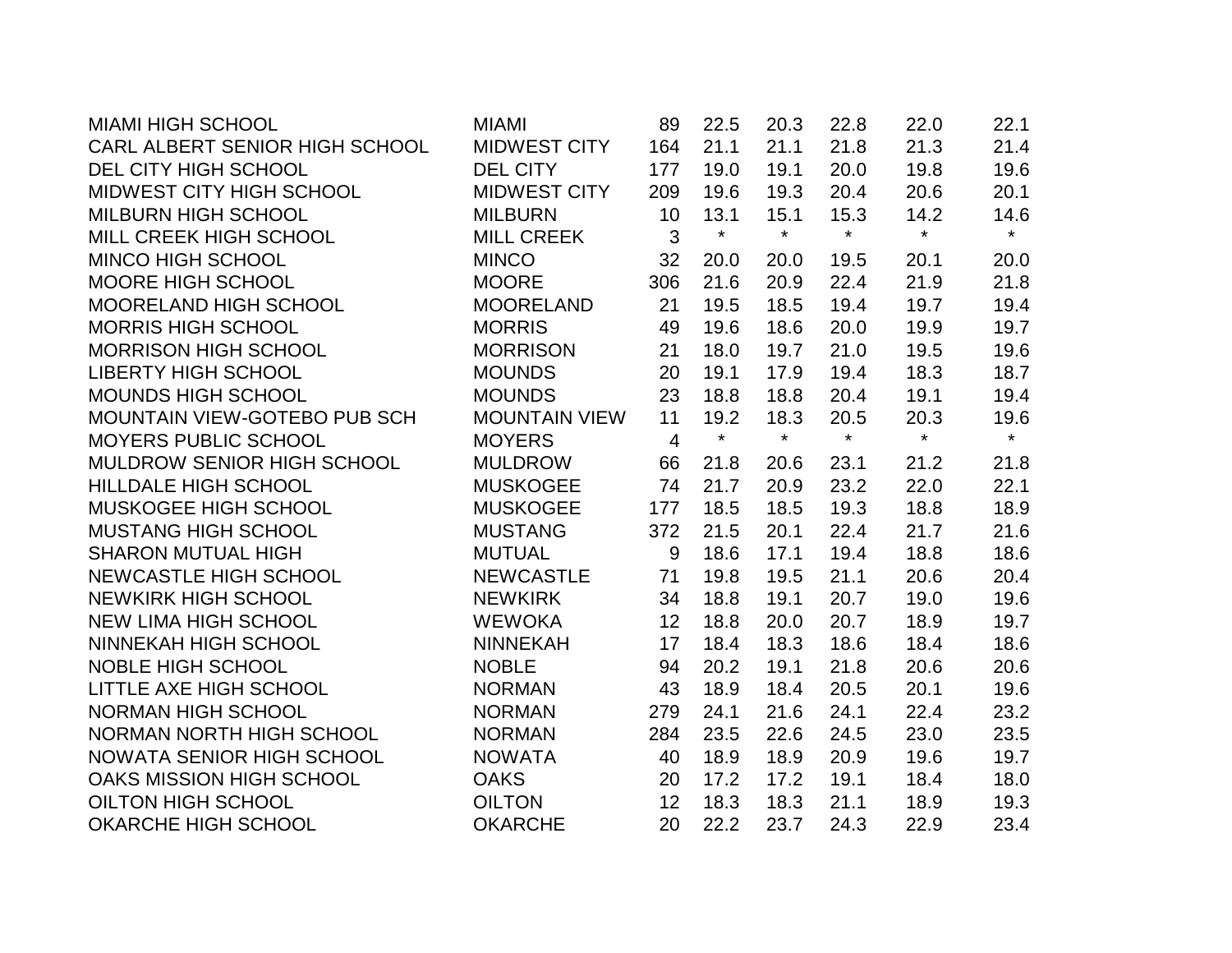| <b>OKAY HIGH SCHOOL</b>               | <b>OKAY</b>          | 24  | 17.6    | 16.6    | 18.0    | 18.8    | 17.9    |
|---------------------------------------|----------------------|-----|---------|---------|---------|---------|---------|
| OKEENE HIGH SCHOOL                    | <b>OKEENE</b>        | 31  | 19.4    | 19.7    | 20.5    | 19.6    | 19.9    |
| OKEMAH SENIOR HIGH SCHOOL             | <b>OKEMAH</b>        | 34  | 17.3    | 17.7    | 18.3    | 18.1    | 18.0    |
| <b>CAPITOL HILL HIGH SCHOOL</b>       | <b>OKLAHOMA CITY</b> | 21  | 15.6    | 15.8    | 16.8    | 17.7    | 16.6    |
| HARDING FINE ARTS ACADEMY             | <b>OKLAHOMA CITY</b> | 26  | 18.4    | 17.0    | 20.1    | 18.5    | 18.7    |
| <b>CLASSEN SCH ADVANCED STUDIES</b>   | <b>OKLAHOMA CITY</b> | 108 | 25.7    | 22.2    | 25.9    | 23.5    | 24.5    |
| DOVE SCIENCE ACADEMY-OKC              | <b>OKLAHOMA CITY</b> | 45  | 20.4    | 18.8    | 20.0    | 19.8    | 19.9    |
| <b>CROOKED OAK HIGH SCHOOL</b>        | <b>OKLAHOMA CITY</b> | 39  | 15.1    | 16.2    | 16.6    | 16.6    | 16.3    |
| <b>DOUGLASS HIGH SCHOOL</b>           | <b>OKLAHOMA CITY</b> | 67  | 14.1    | 15.7    | 15.2    | 16.0    | 15.4    |
| <b>EMERSON SECONDARY SCHOOL</b>       | <b>OKLAHOMA CITY</b> | 14  | 14.4    | 15.9    | 15.1    | 17.6    | 15.9    |
| <b>JOHN MARSHALL HIGH SCHOOL</b>      | <b>OKLAHOMA CITY</b> | 29  | 16.5    | 16.6    | 17.7    | 17.2    | 17.1    |
| MILLWOOD HIGH SCHOOL                  | <b>OKLAHOMA CITY</b> | 39  | 15.9    | 15.9    | 15.4    | 16.9    | 16.1    |
| NORTHEAST AC HEALTH SCI-ENG           | <b>OKLAHOMA CITY</b> | 90  | 18.6    | 18.6    | 19.2    | 19.0    | 18.9    |
| <b>JUSTICE ALMA WILSON SEEWORTH A</b> | <b>OKLAHOMA CITY</b> | 12  | 14.3    | 14.8    | 14.3    | 15.0    | 14.8    |
| OKLAHOMA SCHOOL OF SCI AND MAT        | <b>OKLAHOMA CITY</b> | 60  | 32.2    | 32.3    | 31.3    | 31.3    | 31.9    |
| NORTHWEST CLASSEN HIGH SCHOOL         | <b>OKLAHOMA CITY</b> | 139 | 17.0    | 17.2    | 17.7    | 18.5    | 17.7    |
| PUTNAM CITY HIGH SCHOOL               | <b>OKLAHOMA CITY</b> | 276 | 19.6    | 19.7    | 20.8    | 20.1    | 20.2    |
| PUTNAM CITY NORTH HIGH SCHOOL         | <b>OKLAHOMA CITY</b> | 338 | 22.4    | 21.3    | 22.6    | 21.8    | 22.2    |
| PUTNAM CITY WEST HIGH SCHOOL          | <b>OKLAHOMA CITY</b> | 173 | 19.6    | 19.5    | 21.0    | 20.5    | 20.3    |
| SOUTHEAST HIGH SCHOOL                 | <b>OKLAHOMA CITY</b> | 83  | 16.8    | 17.0    | 18.4    | 17.9    | 17.7    |
| <b>STAR SPENCER HIGH SCHOOL</b>       | <b>SPENCER</b>       | 51  | 15.2    | 15.7    | 16.5    | 15.4    | 15.8    |
| <b>WESTMOORE HIGH SCHOOL</b>          | <b>OKLAHOMA CITY</b> | 407 | 21.7    | 21.3    | 22.3    | 21.6    | 21.9    |
| ULYSSES S GRANT HIGH SCHOOL           | <b>OKLAHOMA CITY</b> | 80  | 16.8    | 16.8    | 18.0    | 17.8    | 17.5    |
| <b>WESTERN HEIGHTS HIGH SCHOOL</b>    | <b>OKLAHOMA CITY</b> | 80  | 18.5    | 18.8    | 19.9    | 19.9    | 19.4    |
| PUTNAM CITY ACADEMY                   | <b>WARR ACRES</b>    | 4   | $\star$ | $\star$ | $\star$ | $\star$ | $\star$ |
| <b>ASTEC CHARTER SCHOOL</b>           | <b>OKLAHOMA CITY</b> | 38  | 21.1    | 19.9    | 23.0    | 21.5    | 21.5    |
| SANTA FE SOUTH HIGH SCHOOL            | <b>OKLAHOMA CITY</b> | 82  | 14.1    | 15.8    | 15.0    | 16.3    | 15.5    |
| OKMULGEE HIGH SCHOOL                  | <b>OKMULGEE</b>      | 57  | 16.6    | 16.9    | 17.5    | 17.4    | 17.2    |
| PATHWAYS MIDDLE COLLEGE HS            | <b>OKLAHOMA CITY</b> | 12  | 21.2    | 18.6    | 22.0    | 21.6    | 20.9    |
| <b>HARDING CHARTER PREP HS</b>        | <b>OKLAHOMA CITY</b> | 59  | 22.9    | 21.2    | 23.2    | 22.7    | 22.7    |
| <b>OKLAHOMA CENTENNIAL HS</b>         | <b>OKLAHOMA CITY</b> | 27  | 12.8    | 15.3    | 14.6    | 15.6    | 14.8    |
| <b>OKTAHA HIGH SCHOOL</b>             | <b>OKTAHA</b>        | 40  | 17.4    | 19.0    | 19.2    | 19.0    | 18.8    |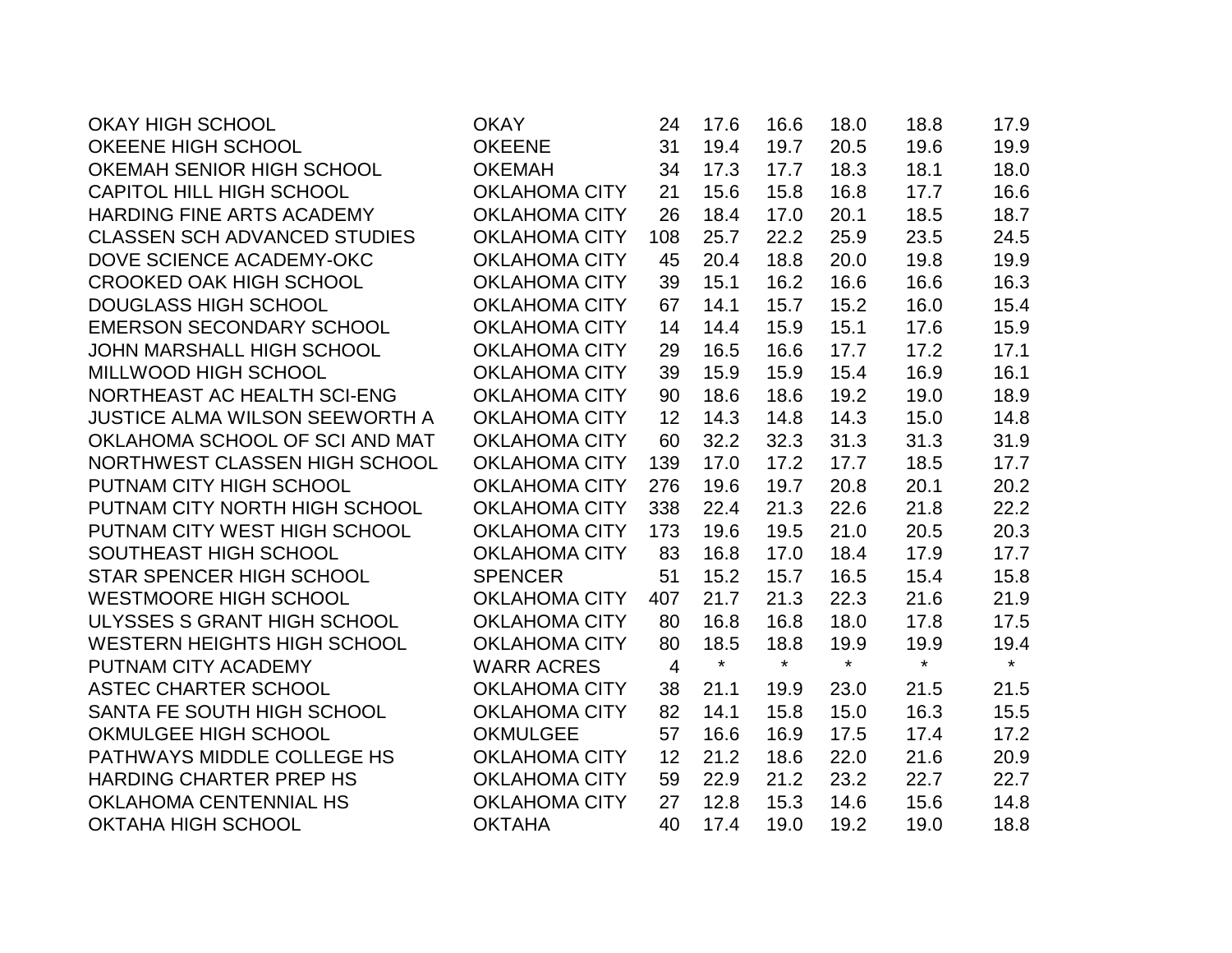| <b>OLUSTEE HIGH SCHOOL</b>            | <b>OLUSTEE</b>      | 8              | 20.1    | 19.3    | 22.6    | 22.0    | 21.3    |
|---------------------------------------|---------------------|----------------|---------|---------|---------|---------|---------|
| LOMEGA HIGH SCHOOL                    | <b>OMEGA</b>        | 17             | 19.4    | 20.9    | 21.7    | 20.0    | 20.8    |
| OOLOGAH HIGH SCHOOL                   | <b>OOLOGAH</b>      | 113            | 20.8    | 20.3    | 22.4    | 21.2    | 21.3    |
| MULHALL-ORLANDO HIGH SCHOOL           | <b>ORLANDO</b>      | 11             | 19.9    | 19.5    | 20.8    | 18.5    | 19.9    |
| <b>OWASSO ALTERNATIVE HIGH SCHOOL</b> | <b>OWASSO</b>       | $\overline{4}$ | $\star$ | $\star$ | $\star$ | $\star$ | $\star$ |
| <b>OWASSO HIGH SCHOOL</b>             | <b>OWASSO</b>       | 403            | 22.6    | 21.6    | 23.1    | 21.9    | 22.4    |
| PADEN HIGH SCHOOL                     | <b>PADEN</b>        | 8              | 15.6    | 17.8    | 15.6    | 17.0    | 16.8    |
| <b>KEYS HIGH SCHOOL</b>               | <b>PARK HILL</b>    | 56             | 18.5    | 18.4    | 20.3    | 18.4    | 19.0    |
| PANAMA HIGH SCHOOL                    | <b>PANAMA</b>       | 25             | 16.8    | 16.6    | 18.5    | 17.4    | 17.3    |
| PANOLA HIGH SCHOOL                    | <b>PANOLA</b>       | 10             | 18.9    | 19.7    | 19.1    | 19.8    | 19.4    |
| PAULS VALLEY SENIOR HS                | <b>PAULS VALLEY</b> | 36             | 20.3    | 20.5    | 20.9    | 20.6    | 20.7    |
| PAOLI HIGH SCHOOL                     | <b>PAOLI</b>        | 8              | 22.1    | 23.4    | 23.0    | 22.3    | 22.6    |
| PAWHUSKA HIGH SCHOOL                  | <b>PAWHUSKA</b>     | 33             | 19.1    | 18.9    | 20.2    | 18.3    | 19.3    |
| PAWNEE HIGH SCHOOL                    | <b>PAWNEE</b>       | 27             | 17.7    | 18.6    | 20.2    | 18.5    | 18.9    |
| PERKINS-TRYON HIGH SCHOOL             | <b>PERKINS</b>      | 57             | 21.0    | 19.2    | 21.8    | 20.6    | 20.7    |
| PERRY SENIOR HIGH SCHOOL              | <b>PERRY</b>        | 52             | 20.6    | 20.2    | 21.3    | 21.2    | 20.9    |
| PICHER-CARDIN HIGH SCHOOL             | <b>PICHER</b>       | $\overline{4}$ | $\star$ | $\star$ | $\star$ | $\star$ | $\star$ |
| PIEDMONT HIGH SCHOOL                  | <b>PIEDMONT</b>     | 103            | 21.2    | 21.0    | 21.8    | 21.8    | 21.6    |
| PITTSBURG HIGH SCHOOL                 | <b>PITTSBURG</b>    | 8              | 16.4    | 15.5    | 17.9    | 16.5    | 16.6    |
| POCOLA OKLA HIGH SCHOOL               | <b>POCOLA</b>       | 29             | 19.0    | 19.0    | 21.1    | 18.7    | 19.6    |
| PONCA CITY SENIOR HIGH SCHOOL         | PONCA CITY          | 205            | 21.1    | 20.3    | 21.8    | 21.3    | 21.2    |
| POND CREEK-HUNTER HIGH SCHOOL         | <b>POND CREEK</b>   | 11             | 17.8    | 18.1    | 20.9    | 19.1    | 19.1    |
| PORTER HIGH SCHOOL                    | <b>PORTER</b>       | 21             | 18.6    | 18.5    | 20.9    | 19.8    | 19.5    |
| PORUM HIGH SCHOOL                     | <b>PORUM</b>        | 16             | 19.3    | 18.4    | 20.9    | 19.3    | 19.6    |
| POTEAU SENIOR HIGH SCHOOL             | <b>POTEAU</b>       | 92             | 20.5    | 19.3    | 21.7    | 20.3    | 20.6    |
| PRAGUE SENIOR HIGH SCHOOL             | <b>PRAGUE</b>       | 53             | 22.7    | 20.2    | 22.5    | 21.8    | 21.9    |
| PRESTON HIGH SCHOOL                   | <b>PRESTON</b>      | 29             | 17.9    | 17.8    | 18.9    | 19.1    | 18.6    |
| PRUE PUBLIC SCHOOLS                   | <b>PRUE</b>         | 8              | 17.8    | 16.4    | 17.5    | 17.8    | 17.5    |
| <b>PRYOR HIGH SCHOOL</b>              | <b>PRYOR</b>        | 87             | 21.4    | 19.8    | 22.0    | 21.3    | 21.2    |
| PURCELL HIGH SCHOOL                   | <b>PURCELL</b>      | 54             | 21.7    | 20.3    | 22.5    | 20.9    | 21.5    |
| <b>QUAPAW HIGH SCHOOL</b>             | <b>QUAPAW</b>       | 26             | 17.5    | 17.1    | 19.2    | 18.2    | 18.0    |
| <b>QUINTON HIGH SCHOOL</b>            | <b>QUINTON</b>      | 18             | 15.7    | 16.9    | 17.6    | 18.9    | 17.4    |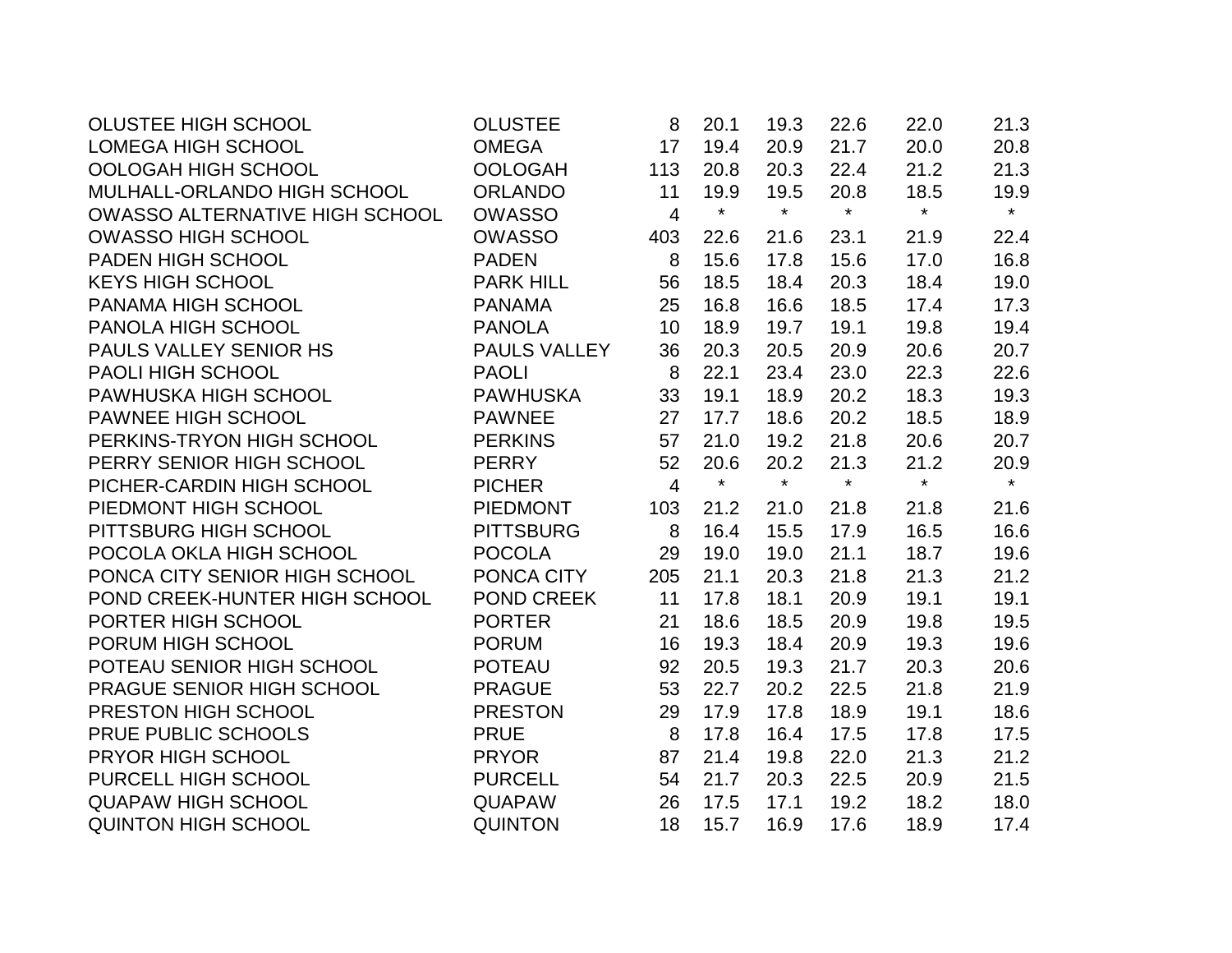| <b>CANEY VALLEY HIGH SCHOOL</b>       | <b>RAMONA</b>       | 39             | 18.8    | 19.5    | 19.4    | 20.6    | 19.7    |
|---------------------------------------|---------------------|----------------|---------|---------|---------|---------|---------|
| <b>BIG PASTURE HIGH SCHOOL</b>        | <b>RANDLETT</b>     | 11             | 21.6    | 19.9    | 21.4    | 20.5    | 21.0    |
| <b>RATTAN HIGH SCHOOL</b>             | <b>RATTAN</b>       | 22             | 19.5    | 17.3    | 21.0    | 19.0    | 19.3    |
| <b>RED OAK SCHOOL</b>                 | <b>RED OAK</b>      | 15             | 18.5    | 18.9    | 18.5    | 18.5    | 18.8    |
| <b>REYDON HIGH SCHOOL</b>             | <b>REYDON</b>       | 3              | $\star$ | $\star$ | $\star$ | $\star$ | $\star$ |
| <b>RINGLING HIGH SCHOOL</b>           | <b>RINGLING</b>     | 25             | 19.9    | 18.3    | 20.1    | 19.3    | 19.6    |
| RINGWOOD HIGH SCHOOL                  | <b>RINGWOOD</b>     | 21             | 21.8    | 20.3    | 22.3    | 19.5    | 21.1    |
| <b>RIPLEY HIGH SCHOOL</b>             | <b>RIPLEY</b>       | 10             | 17.5    | 18.3    | 17.4    | 18.9    | 18.2    |
| <b>ROFF HIGH SCHOOL</b>               | <b>ROFF</b>         | 18             | 18.1    | 17.3    | 19.6    | 19.0    | 18.6    |
| <b>ROLAND HIGH SCHOOL</b>             | <b>ROLAND</b>       | 63             | 18.4    | 18.2    | 19.7    | 18.5    | 18.8    |
| <b>RUSH SPRINGS HIGH SCHOOL</b>       | <b>RUSH SPRINGS</b> | 15             | 20.3    | 18.5    | 19.9    | 20.5    | 19.8    |
| <b>RYAN HIGH SCHOOL</b>               | <b>RYAN</b>         | $\overline{7}$ | 16.6    | 17.1    | 17.6    | 15.9    | 17.0    |
| <b>SALINA HIGH SCHOOL</b>             | <b>SALINA</b>       | 30             | 18.0    | 17.9    | 19.3    | 19.6    | 18.8    |
| <b>CENTRAL HIGH SCHOOL</b>            | <b>SALLISAW</b>     | 23             | 20.5    | 18.7    | 19.9    | 20.9    | 20.1    |
| <b>SALLISAW HIGH SCHOOL</b>           | <b>SALLISAW</b>     | 77             | 20.0    | 19.2    | 20.3    | 20.0    | 20.0    |
| <b>CHARLES PAGE HIGH SCHOOL</b>       | <b>SAND SPRINGS</b> | 224            | 20.3    | 19.5    | 21.3    | 19.9    | 20.4    |
| SAPULPA HIGH SCHOOL                   | <b>SAPULPA</b>      | 242            | 20.1    | 18.8    | 21.2    | 19.9    | 20.1    |
| <b>SASAKWA HIGH SCHOOL</b>            | <b>SASAKWA</b>      | 6              | 16.3    | 16.8    | 15.7    | 16.2    | 16.3    |
| <b>SAVANNA HIGH SCHOOLS</b>           | <b>SAVANNA</b>      | 25             | 19.0    | 18.1    | 21.7    | 20.1    | 19.8    |
| SAYRE HIGH SCHOOL                     | <b>SAYRE</b>        | 26             | 19.3    | 19.2    | 21.7    | 19.7    | 20.0    |
| <b>SCHULTER HIGH SCHOOL</b>           | <b>SCHULTER</b>     | $\overline{4}$ | $\star$ | $\star$ | $\star$ | $\star$ | $\star$ |
| <b>SEILING HIGH SCHOOL</b>            | <b>SEILING</b>      | 21             | 17.8    | 18.2    | 20.6    | 19.9    | 19.2    |
| SEMINOLE HIGH SCHOOL                  | <b>SEMINOLE</b>     | 59             | 20.5    | 20.3    | 21.0    | 20.7    | 20.7    |
| STROTHER JR-SR HIGH SCHOOL            | <b>SEMINOLE</b>     | 14             | 18.9    | 19.1    | 20.4    | 19.7    | 19.5    |
| <b>VARNUM HIGH SCHOOL</b>             | <b>SEMINOLE</b>     | 8              | 17.4    | 18.0    | 17.8    | 16.0    | 17.5    |
| <b>BLANCHE THOMAS SENIOR HIGH SCH</b> | <b>SENTINEL</b>     | 19             | 18.0    | 19.1    | 20.3    | 19.0    | 19.3    |
| SHATTUCK JR SR HIGH SCHOOL            | <b>SHATTUCK</b>     | 10             | 21.7    | 23.6    | 21.8    | 23.9    | 22.9    |
| BETHEL HIGH SCHOOL                    | <b>SHAWNEE</b>      | 58             | 21.9    | 20.9    | 22.5    | 22.0    | 21.9    |
| SHAWNEE SENIOR HIGH SCHOOL            | <b>SHAWNEE</b>      | 160            | 20.9    | 19.9    | 21.7    | 20.5    | 20.9    |
| <b>JIM THORPE ACADEMY</b>             | <b>SHAWNEE</b>      | 3              | $\star$ | $\star$ | $\star$ | $\star$ | $\star$ |
| SHIDLER HIGH SCHOOL                   | <b>SHIDLER</b>      | 13             | 18.2    | 17.5    | 18.2    | 17.4    | 18.0    |
| <b>SKIATOOK HIGH SCHOOL</b>           | <b>SKIATOOK</b>     | 88             | 19.9    | 18.8    | 20.0    | 20.0    | 19.8    |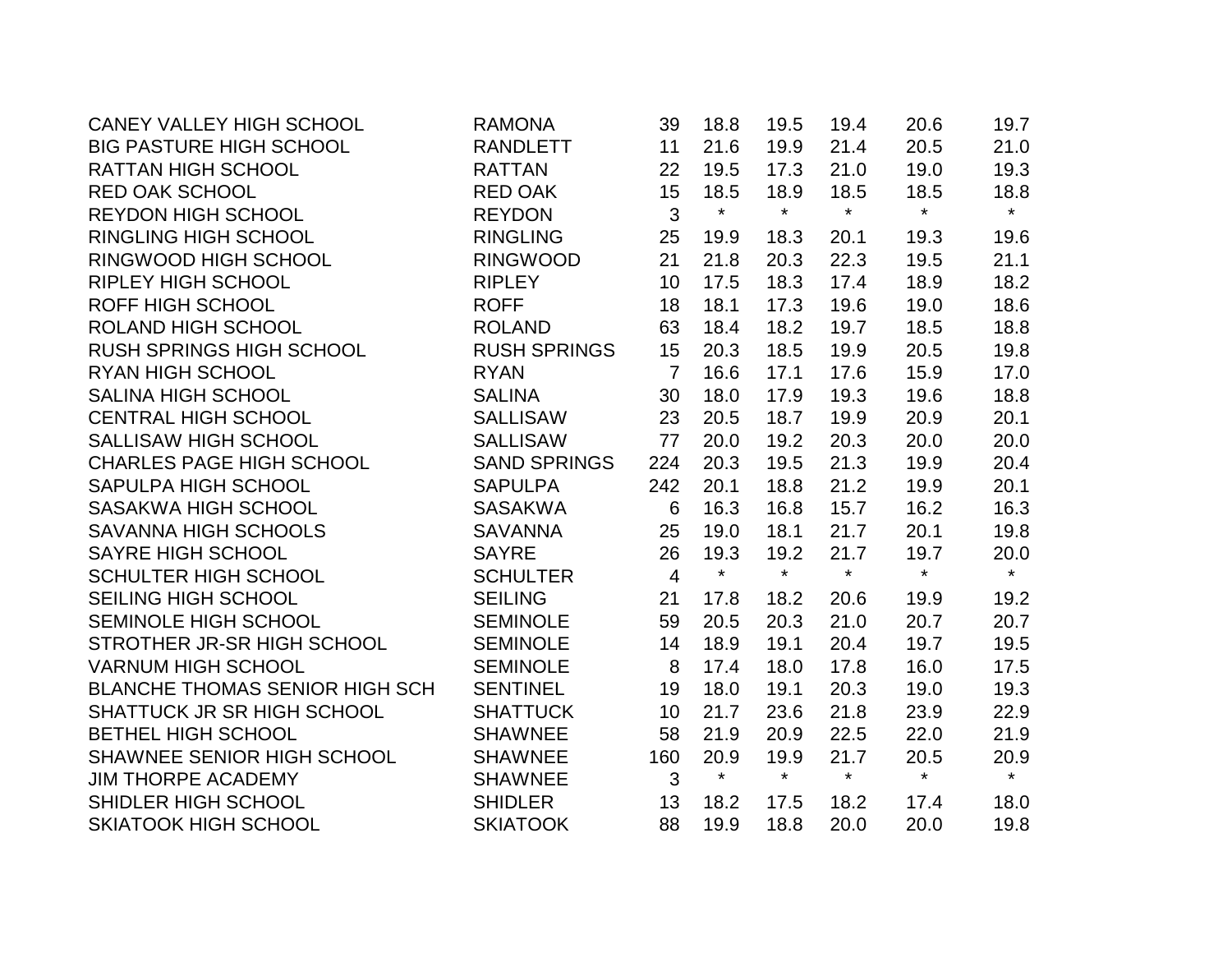| SMITHVILLE HIGH SCHOOL            | <b>SMITHVILLE</b>    | 19             | 19.7    | 18.0    | 22.7    | 19.6    | 20.1    |
|-----------------------------------|----------------------|----------------|---------|---------|---------|---------|---------|
| SNYDER HIGH SCHOOL                | <b>SNYDER</b>        | 29             | 19.8    | 18.8    | 20.4    | 19.6    | 19.8    |
| SOPER SCHOOL                      | <b>SOPER</b>         | 15             | 16.8    | 16.9    | 20.9    | 17.1    | 17.9    |
| SOUTH COFFEYVILLE HIGH SCHOOL     | <b>S COFFEYVILLE</b> | 11             | 17.3    | 15.7    | 17.5    | 18.4    | 17.3    |
| SPERRY HIGH SCHOOL                | <b>SPERRY</b>        | 42             | 19.6    | 18.0    | 20.0    | 19.6    | 19.4    |
| <b>SPIRO HIGH SCHOOL</b>          | <b>SPIRO</b>         | 48             | 18.3    | 17.8    | 19.1    | 18.7    | 18.6    |
| SPRINGER HIGH SCHOOL              | <b>SPRINGER</b>      | $\overline{2}$ | $\star$ | $\star$ | $\star$ | $\star$ | $\star$ |
| <b>STERLING HIGH SCHOOL</b>       | <b>STERLING</b>      | 11             | 18.8    | 16.8    | 20.9    | 20.1    | 19.3    |
| <b>STIGLER HIGH SCHOOL</b>        | <b>STIGLER</b>       | 53             | 19.8    | 19.7    | 20.5    | 20.0    | 20.1    |
| <b>LINCOLN ACADEMY</b>            | <b>STILLWATER</b>    | 6              | 17.0    | 17.0    | 18.3    | 17.3    | 17.5    |
| STILLWATER HIGH SCHOOL            | <b>STILLWATER</b>    | 264            | 22.9    | 23.1    | 23.8    | 22.8    | 23.3    |
| CAVE SPRINGS PUBLIC SCHOOL        | <b>BUNCH</b>         | 5              | 14.2    | 16.0    | 16.2    | 16.0    | 15.6    |
| <b>STILWELL HIGH SCHOOL</b>       | <b>STILWELL</b>      | 91             | 19.2    | 17.5    | 19.9    | 18.5    | 18.9    |
| STONEWALL HIGH SCHOOL             | <b>STONEWALL</b>     | 16             | 16.2    | 17.9    | 17.6    | 17.7    | 17.6    |
| <b>STRATFORD HIGH SCHOOL</b>      | <b>STRATFORD</b>     | 18             | 20.2    | 20.5    | 21.1    | 20.0    | 20.6    |
| <b>STRINGTOWN HIGH SCHOOL</b>     | <b>STRINGTOWN</b>    | 13             | 15.4    | 16.0    | 19.4    | 14.5    | 16.5    |
| <b>STROUD SENIOR HIGH SCHOOL</b>  | <b>STROUD</b>        | 40             | 19.0    | 18.7    | 19.7    | 20.1    | 19.5    |
| <b>STUART HIGH SCHOOL</b>         | <b>STUART</b>        | 12             | 16.8    | 17.9    | 18.8    | 17.0    | 17.8    |
| OKLAHOMA SCHOOL FOR THE DEAF      | <b>SULPHUR</b>       | 11             | 12.9    | 15.9    | 15.5    | 16.5    | 15.4    |
| SULPHUR HIGH SCHOOL               | <b>SULPHUR</b>       | 37             | 19.4    | 19.1    | 21.1    | 20.4    | 20.1    |
| SEQUOYAH HIGH SCHOOL              | <b>TAHLEQUAH</b>     | 56             | 18.8    | 18.1    | 19.6    | 17.5    | 18.6    |
| <b>TAHLEQUAH HIGH SCHOOL</b>      | <b>TAHLEQUAH</b>     | 185            | 19.6    | 18.6    | 21.7    | 20.0    | 20.1    |
| <b>BUFFALO VALLEY HIGH SCHOOL</b> | <b>TALIHINA</b>      | $\mathbf{1}$   | $\star$ | $\star$ | $\star$ | $\star$ | $\star$ |
| <b>TALIHINA HIGH SCHOOL</b>       | <b>TALIHINA</b>      | 20             | 21.6    | 21.3    | 21.5    | 20.9    | 21.5    |
| <b>TALOGA HIGH SCHOOL</b>         | <b>TALOGA</b>        | $\overline{3}$ | $\star$ | $\star$ | $\star$ | $\star$ | $\star$ |
| CENTRAL OK JUVENILE TRTMNT CTR    | <b>TECUMSEH</b>      | 10             | 16.7    | 16.1    | 18.5    | 16.2    | 17.1    |
| <b>TECUMSEH HIGH SCHOOL</b>       | <b>TECUMSEH</b>      | 62             | 20.0    | 19.3    | 21.0    | 20.1    | 20.2    |
| <b>TEMPLE HIGH SCHOOL</b>         | <b>TEMPLE</b>        | 18             | 18.1    | 17.7    | 17.9    | 18.3    | 18.1    |
| <b>TEXHOMA HIGH SCHOOL</b>        | <b>TEXHOMA</b>       | 21             | 19.0    | 19.7    | 20.7    | 20.0    | 20.0    |
| <b>THACKERVILLE HIGH SCHOOL</b>   | <b>THACKERVILLE</b>  | 12             | 16.5    | 16.7    | 18.3    | 18.4    | 17.7    |
| <b>THOMAS HIGH SCHOOL</b>         | <b>THOMAS</b>        | 17             | 21.2    | 20.0    | 21.7    | 20.2    | 21.0    |
| <b>TIPTON HIGH SCHOOL</b>         | <b>TIPTON</b>        | 20             | 19.6    | 19.3    | 20.9    | 20.0    | 20.1    |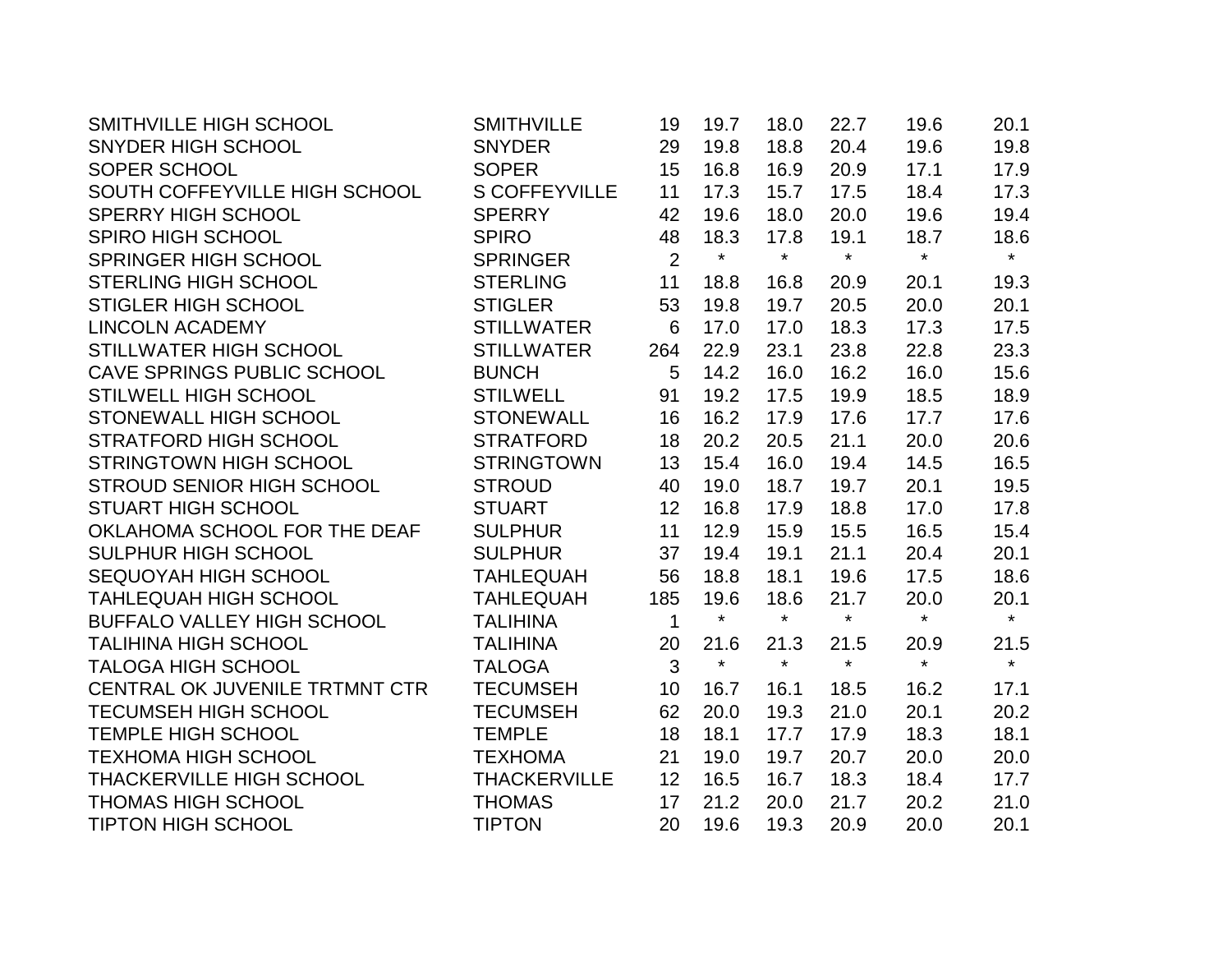| TISHOMINGO HIGH SCHOOL          | <b>TISHOMINGO</b> | 34              | 19.1 | 18.1 | 19.5 | 18.6 | 18.9 |
|---------------------------------|-------------------|-----------------|------|------|------|------|------|
| <b>TONKAWA HIGH SCHOOL</b>      | <b>TONKAWA</b>    | 33              | 19.1 | 20.5 | 21.1 | 19.9 | 20.3 |
| <b>BERRYHILL HIGH SCHOOL 33</b> | <b>TULSA</b>      | 67              | 20.0 | 20.1 | 21.7 | 20.9 | 20.8 |
| <b>BOOKER T WASHINGTON HS</b>   | <b>TULSA</b>      | 270             | 23.2 | 21.6 | 23.6 | 22.4 | 22.8 |
| <b>CENTRAL HIGH SCHOOL</b>      | <b>TULSA</b>      | 74              | 13.9 | 16.0 | 15.8 | 16.2 | 15.6 |
| DANIEL WEBSTER HIGH SCHOOL      | <b>TULSA</b>      | 40              | 16.9 | 16.7 | 17.4 | 17.5 | 17.2 |
| DOVE SCIENCE ACADEMY            | <b>TULSA</b>      | 8               | 18.8 | 17.3 | 19.5 | 18.3 | 18.5 |
| <b>EAST CENTRAL SENIOR HS</b>   | <b>TULSA</b>      | 122             | 16.9 | 17.6 | 19.0 | 18.3 | 18.0 |
| MCLAIN HS FOR SCIENCE/TECH      | <b>TULSA</b>      | 31              | 13.8 | 14.9 | 15.8 | 16.1 | 15.3 |
| TULSA MEMORIAL SENIOR HIGH SCH  | <b>TULSA</b>      | 140             | 19.3 | 18.9 | 20.1 | 19.4 | 19.6 |
| NATHAN HALE HIGH SCHOOL         | <b>TULSA</b>      | 59              | 16.3 | 16.8 | 18.5 | 17.7 | 17.5 |
| THOMAS A EDISON HIGH SCHOOL     | <b>TULSA</b>      | 187             | 21.9 | 20.2 | 23.1 | 21.9 | 21.9 |
| WILL ROGERS HIGH SCHOOL         | <b>TULSA</b>      | 100             | 13.2 | 15.8 | 15.2 | 15.4 | 15.0 |
| <b>TUPELO HIGH SCHOOL</b>       | <b>TUPELO</b>     | $\overline{7}$  | 16.0 | 17.0 | 14.6 | 15.3 | 15.7 |
| TULSA SCH OF ARTS AND SCIENCES  | <b>TULSA</b>      | 44              | 23.2 | 21.8 | 24.7 | 21.9 | 23.0 |
| <b>TURPIN HIGH SCHOOL</b>       | <b>TURPIN</b>     | 23              | 18.9 | 17.8 | 21.1 | 20.2 | 19.7 |
| PROJECT 12                      | <b>TULSA</b>      | 11              | 16.7 | 16.2 | 19.1 | 16.5 | 17.4 |
| <b>TUSHKA PUBLIC SCHOOL</b>     | <b>ATOKA</b>      | 30              | 18.4 | 17.1 | 19.9 | 17.1 | 18.2 |
| <b>TUTTLE HIGH SCHOOL</b>       | <b>TUTTLE</b>     | 81              | 20.2 | 19.6 | 22.6 | 21.5 | 21.1 |
| <b>TYRONE HIGH SCHOOL</b>       | <b>TYRONE</b>     | 12              | 18.3 | 18.3 | 18.6 | 19.8 | 19.1 |
| UNION CITY HIGH SCHOOL          | <b>UNION CITY</b> | 15              | 18.0 | 19.2 | 19.2 | 19.6 | 19.1 |
| <b>VALLIANT HIGH SCHOOL</b>     | <b>VALLIANT</b>   | 46              | 17.1 | 17.8 | 18.5 | 18.0 | 18.0 |
| <b>VANOSS HIGH SCHOOL</b>       | <b>ADA</b>        | 12              | 20.5 | 20.3 | 22.3 | 21.0 | 21.2 |
| <b>VELMA ALMA HIGH SCHOOL</b>   | <b>VELMA</b>      | 24              | 19.2 | 18.4 | 19.2 | 20.5 | 19.5 |
| <b>VERDEN HIGH SCHOOL</b>       | <b>VERDEN</b>     | 18              | 18.4 | 21.1 | 19.3 | 20.1 | 19.8 |
| <b>VIAN HIGH SCHOOL</b>         | <b>VIAN</b>       | 55              | 18.1 | 17.8 | 19.8 | 18.7 | 18.7 |
| <b>VICI HIGH SCHOOL</b>         | <b>VICI</b>       | 19              | 19.3 | 18.9 | 19.6 | 19.9 | 19.5 |
| <b>VINITA HIGH SCHOOL</b>       | <b>VINITA</b>     | 75              | 18.5 | 18.1 | 20.0 | 19.2 | 19.1 |
| WHITE OAK HIGH SCHOOL           | <b>VINITA</b>     | 10              | 15.4 | 17.9 | 16.5 | 16.9 | 16.9 |
| <b>WAGONER HIGH SCHOOL</b>      | <b>WAGONER</b>    | 92              | 19.1 | 19.1 | 20.4 | 20.5 | 19.9 |
| <b>WAKITA HIGH SCHOOL</b>       | <b>WAKITA</b>     | $6\phantom{1}6$ | 19.5 | 20.8 | 18.5 | 17.5 | 19.0 |
| <b>WALTERS HIGH SCHOOL</b>      | <b>WALTERS</b>    | 36              | 21.1 | 20.3 | 22.1 | 20.7 | 21.1 |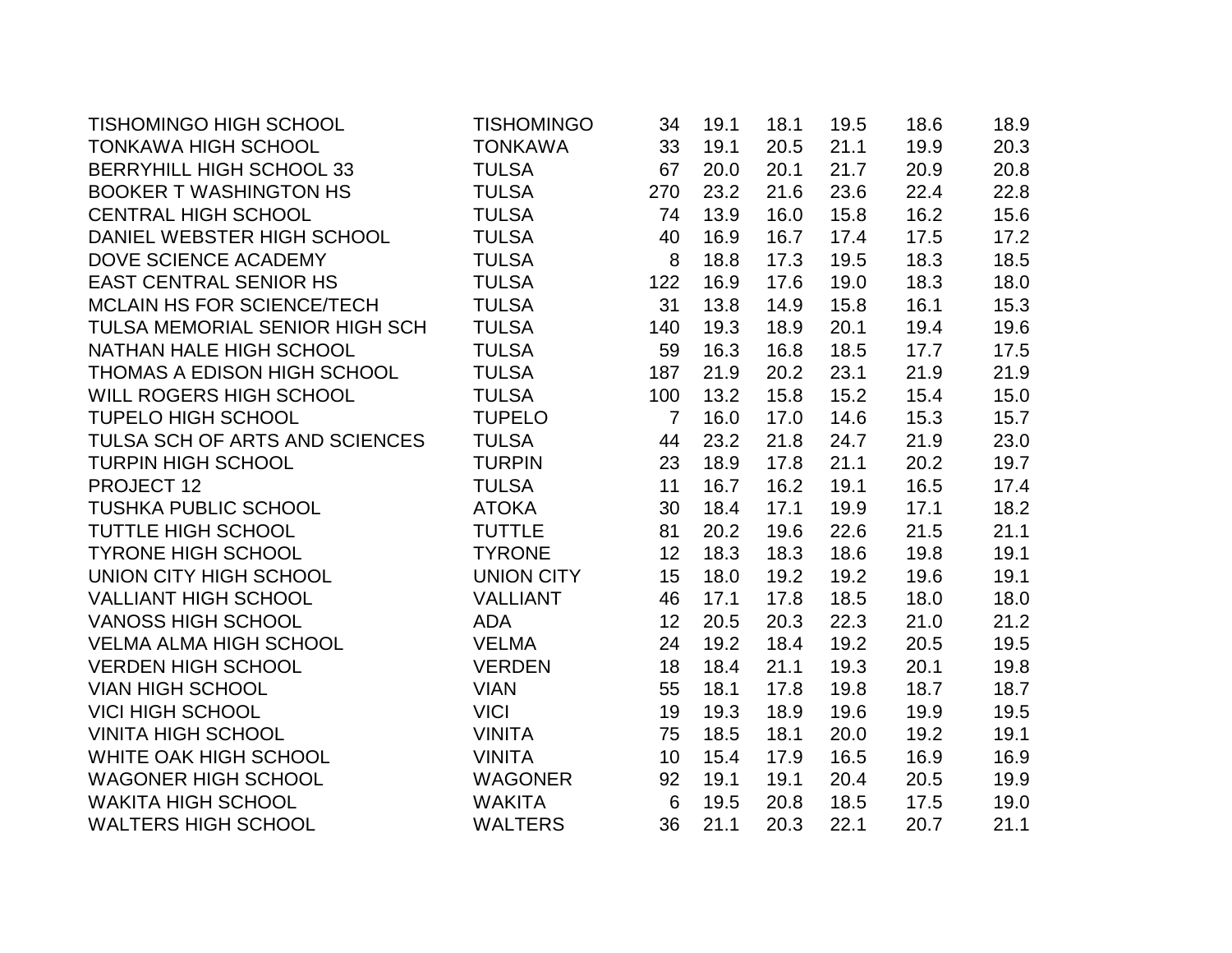| <b>WANETTE HIGH SCHOOL</b>          | <b>WANETTE</b>       | 12           | 16.8    | 17.8    | 18.3    | 18.2    | 17.9    |
|-------------------------------------|----------------------|--------------|---------|---------|---------|---------|---------|
| <b>WAPANUCKA HIGH SCHOOL</b>        | <b>WAPANUCKA</b>     | 16           | 17.2    | 17.1    | 19.7    | 17.2    | 17.9    |
| <b>WARNER HIGH SCHOOL</b>           | <b>WARNER</b>        | 33           | 18.7    | 17.7    | 20.1    | 18.8    | 19.0    |
| <b>WASHINGTON HIGH SCHOOL</b>       | <b>WASHINGTON</b>    | 50           | 21.2    | 19.6    | 22.1    | 20.8    | 21.0    |
| <b>WATONGA HIGH SCHOOL</b>          | <b>WATONGA</b>       | 40           | 18.2    | 18.1    | 19.2    | 19.1    | 18.8    |
| <b>WATTS HIGH SCHOOL</b>            | <b>WATTS</b>         | 14           | 16.6    | 17.8    | 17.5    | 17.9    | 17.6    |
| <b>WAUKOMIS HIGH SCHOOL</b>         | <b>WAUKOMIS</b>      | 12           | 18.5    | 20.6    | 19.8    | 19.6    | 19.7    |
| PIONEER HIGH SCHOOL                 | <b>WAUKOMIS</b>      | 33           | 19.8    | 20.1    | 21.5    | 20.1    | 20.5    |
| <b>WAURIKA HIGH SCHOOL</b>          | <b>WAURIKA</b>       | 14           | 17.9    | 18.6    | 19.4    | 19.4    | 18.9    |
| <b>WAYNE HIGH SCHOOL</b>            | <b>WAYNE</b>         | 14           | 18.2    | 16.6    | 19.2    | 18.4    | 18.2    |
| <b>WAYNOKA HIGH SCHOOL</b>          | <b>WAYNOKA</b>       | 12           | 18.1    | 18.3    | 19.6    | 18.7    | 18.8    |
| <b>WEATHERFORD HIGH SCHOOL</b>      | <b>WEATHERFORD</b>   | 82           | 21.2    | 20.4    | 22.3    | 20.6    | 21.2    |
| <b>WEBBERS FALLS SR HIGH SCHOOL</b> | <b>WEBBERS FALLS</b> | 15           | 20.3    | 19.7    | 21.3    | 21.1    | 20.7    |
| <b>WELCH HIGH SCHOOL</b>            | <b>WELCH</b>         | 17           | 17.7    | 17.8    | 20.2    | 18.0    | 18.5    |
| <b>GRAHAM HIGH SCHOOL</b>           | <b>WELEETKA</b>      | 6            | 16.7    | 17.3    | 20.3    | 18.7    | 18.3    |
| <b>WELEETKA SCHOOLS</b>             | <b>WELEETKA</b>      | 15           | 19.7    | 18.2    | 20.8    | 20.2    | 19.9    |
| <b>WELLSTON HIGH SCHOOL</b>         | <b>WELLSTON</b>      | 33           | 18.8    | 20.5    | 20.6    | 19.6    | 20.0    |
| <b>WESTVILLE HIGH SCHOOL</b>        | <b>WESTVILLE</b>     | 54           | 18.5    | 18.1    | 19.4    | 18.7    | 18.8    |
| <b>WETUMKA HIGH SCHOOL</b>          | <b>WETUMKA</b>       | 14           | 16.1    | 15.9    | 18.1    | 16.8    | 16.8    |
| <b>WEWOKA HIGH SCHOOL</b>           | <b>WEWOKA</b>        | 11           | 16.0    | 17.7    | 17.7    | 18.0    | 17.5    |
| <b>WHITESBORO HIGH SCHOOL</b>       | <b>WHITESBORO</b>    | 3            | $\star$ | $\star$ | $\star$ | $\star$ | $\star$ |
| <b>WILBURTON HIGH SCHOOL</b>        | <b>WILBURTON</b>     | 36           | 17.1    | 18.4    | 19.5    | 18.9    | 18.5    |
| <b>WILSON HIGH SCHOOL</b>           | <b>WILSON</b>        | 9            | 16.6    | 17.0    | 19.7    | 19.3    | 18.3    |
| <b>WISTER HIGH SCHOOL</b>           | <b>WISTER</b>        | 19           | 19.1    | 17.6    | 20.7    | 17.7    | 18.8    |
| WOODWARD HIGH SCHOOL                | <b>WOODWARD</b>      | 69           | 20.1    | 19.1    | 21.2    | 19.9    | 20.2    |
| <b>WRIGHT CITY HIGH SCHOOL</b>      | <b>WRIGHT CITY</b>   | 25           | 18.8    | 18.6    | 19.4    | 17.8    | 18.8    |
| <b>WYANDOTTE HIGH SCHOOL</b>        | <b>WYANDOTTE</b>     | 30           | 18.9    | 19.4    | 21.1    | 20.6    | 20.1    |
| WYNNEWOOD HIGH SCHOOL               | <b>WYNNEWOOD</b>     | 17           | 19.7    | 18.3    | 21.1    | 19.4    | 19.6    |
| <b>WYNONA HIGH SCHOOL</b>           | <b>WYNONA</b>        | $\mathbf{1}$ | $\star$ | $\star$ | $\star$ | $\star$ | $\star$ |
| YALE HIGH SCHOOL                    | <b>YALE</b>          | 25           | 18.3    | 18.6    | 18.9    | 18.5    | 18.6    |
| YUKON HIGH SCHOOL                   | <b>YUKON</b>         | 333          | 22.7    | 21.3    | 22.9    | 21.7    | 22.3    |
| YARBROUGH PUBLIC SCHOOL             | <b>GOODWELL</b>      | 3            | $\star$ | $\star$ | $\star$ | $\star$ | $\star$ |